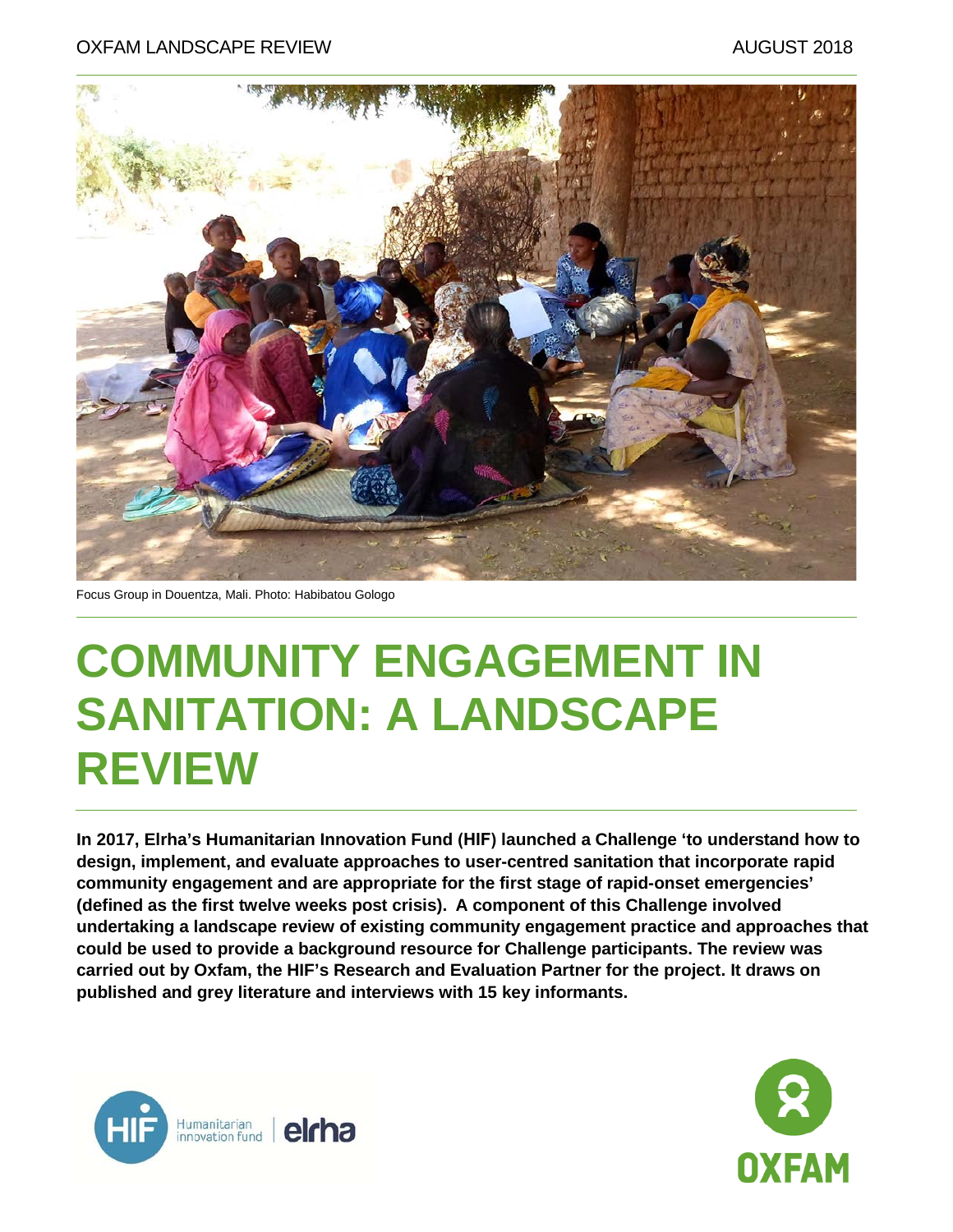# **CONTENTS**

| 1              |  |
|----------------|--|
|                |  |
|                |  |
| $\overline{2}$ |  |
| 3              |  |
|                |  |
|                |  |
|                |  |
|                |  |
| 4              |  |
| 5              |  |
| 6              |  |
|                |  |
|                |  |
|                |  |
|                |  |
| 7              |  |
| 8              |  |
| 9              |  |
|                |  |
|                |  |
|                |  |
|                |  |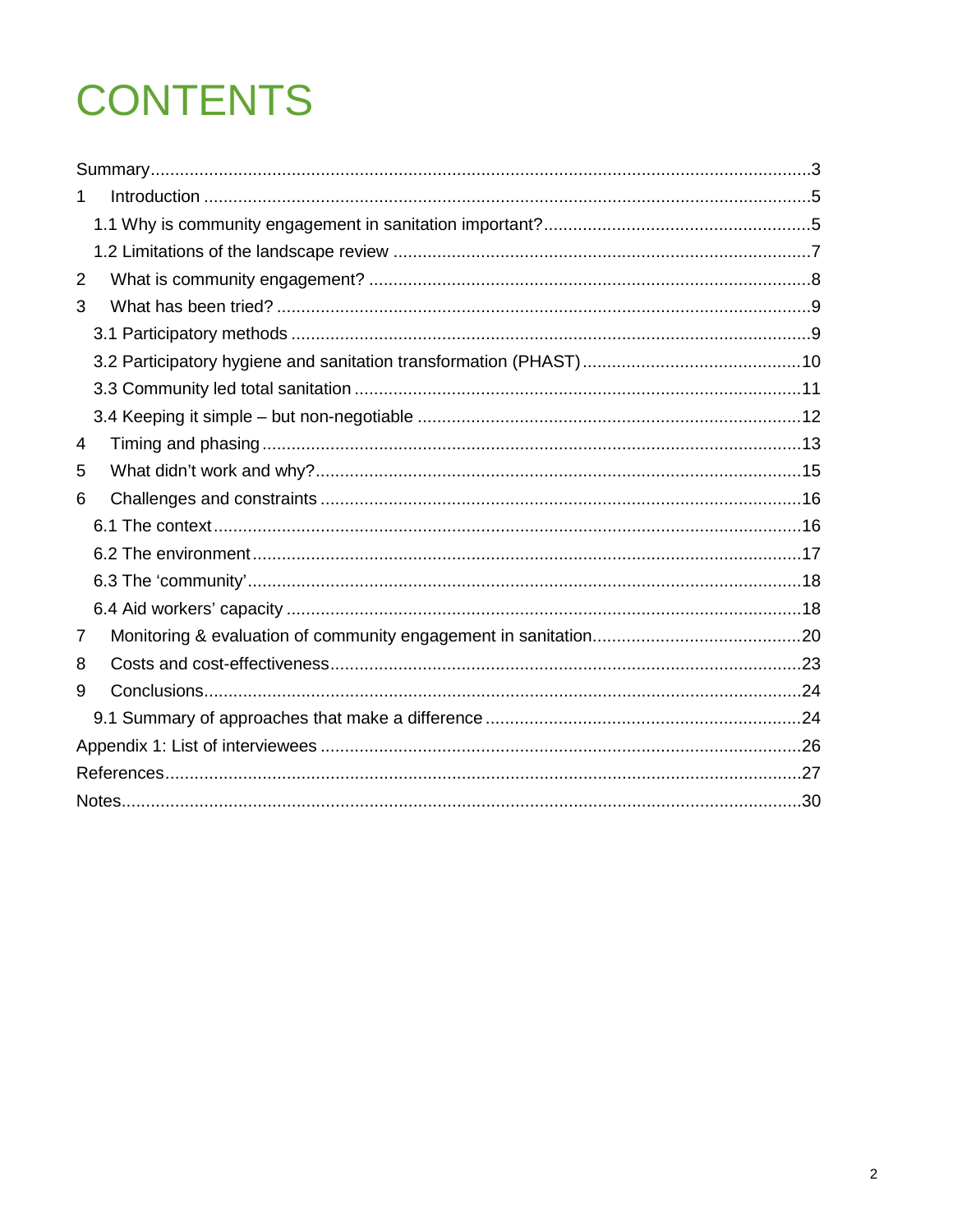## <span id="page-2-0"></span>EXECUTIVE SUMMARY

**Despite its perceived importance, the evidence suggests that community engagement in all sectors of humanitarian response is often limited and rarely monitored or evaluated.** Sanitation projects may involve the community only in the construction phase as a paid labour force, or as a cashfor-work initiative.

One challenge for tracking the use and effectiveness of community engagement is that its meaning varies across the sector. Critically, agencies do not always define the aim of community engagement in their responses, even though it fundamentally affects how and what they do. Documented methods of community engagement in sanitation typically refer to standard participatory approaches, but were either used later in a response or did not specify the timing at all. Common community-based methods, adapted for WASH, include focus group discussions, community mapping, transect walks and key informant interviews. Whilst interviewees were positive about the benefits of community engagement, most commented that, in the first few weeks, it involved little more than a few conversations with groups of women and men, with people found at churches, mosques and informal gatherings, and with key informants from the community. **Interviews with key informants for this review often stated that** *some* **level of engagement is always possible, despite the pressure to act fast.** Even a few hours of basic consultation, done well, using respectful, open questioning with a limited (but representative) slice of the population, can positively influence sanitation design, community acceptance and ownership.

Several interviewees commented that approaches have to be simple; aid workers are often left to devise their own shortened versions of lengthy agency guidelines. Sometimes, uncertainty about what to prioritize and whether shortened approaches to engagement would prove effective leads to no engagement at all. Significant contextual constraints may override engagement (such as latrine construction being outsourced to contractors, lack of leadership and a supply-driven culture). Latrine design based on community preferences may not be feasible due to environmental factors (poor soils, concreted land). These challenges combine with the complexity and diversity of communities themselves and widespread uncertainty among aid workers about the skills required and the feasibility of engaging with communities when time is short and the risks are high.

Human attitudes to sanitation and to excreta are complex and culturally varied. Initial design, made in often chaotic and overwhelming circumstances, is just the beginning. It is difficult, and unlikely, that aid agencies can get it right first time. **A key element of success appears to be phasing**: to start with basic community engagement (e.g., consultation) and then develop and adapt over time. The challenge is that aid agencies appear to find it difficult to adopt a phased approach; practitioners lack guidance.

The limited availability of systematic and documented monitoring and evaluation of community engagement and sanitation also undermines learning. There is little for practitioners to draw upon for rapid-onset emergencies and **work needs to be done to create quick and simple methods** to measure the extent to which communities engaged with projects and with what effect. Proxy outcome indicators may be the most feasible and have been used successfully, such as monitoring levels of actual use of the sanitation facilities.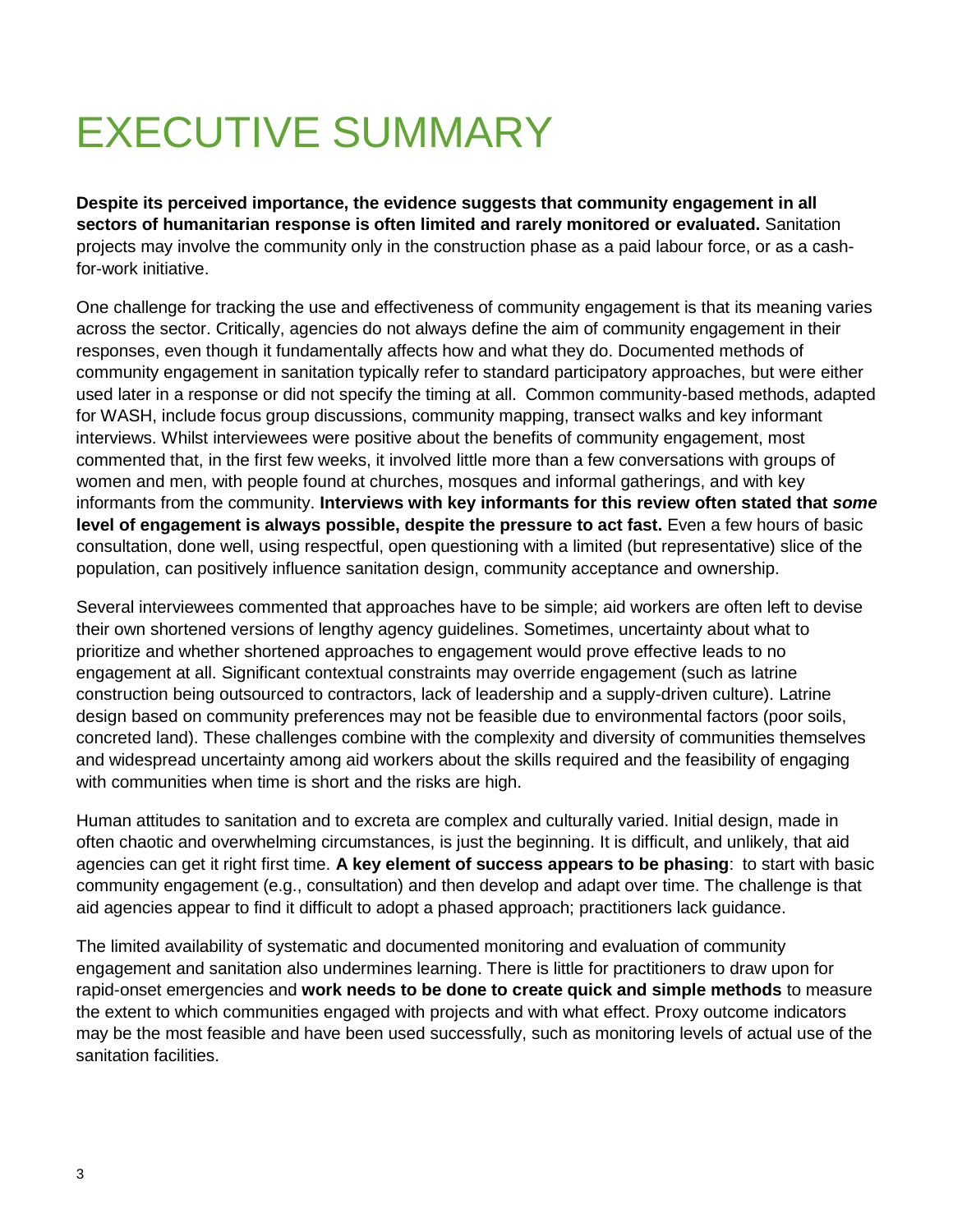Several interviewees suggested that access to a simple list of the critical information that must be sought from affected communities would help. Suggested elements (in no order of priority) included:

- the sanitation and anal cleansing materials that the affected community is accustomed to;
- gender considerations such as who normally shares a latrine (i.e. segregated by gender or by household);
- key cultural beliefs and attitudes to sanitation;
- protection considerations such as attitudes to privacy and safety and when people typically use latrines (day and night?), how far they will walk to visit a latrine;
- age-friendly considerations; and,
- the communities' capacity and role in maintaining and cleaning the sanitation facilities.

It is essential that such information is quickly fed into the sanitation design. This is often a weakness of project design, since engineers may not themselves engage with the community, increasing the risk that community views do not influence sanitation design. Several interviewees suggested that community engagement should always involve some engineers at least some of the time, even if the process is led by those with community-based expertise. Designs will usually need to be revisited and redesigned over time. **Projects should plan for iterations and recognize when the context permits fuller engagement**: start simply and adapt and deepen later.

**There needs to be a courageous redefinition of what community engagement can actually entail, and for what purpose, in the first few weeks of a rapid-onset emergency**. Genuinely minimum standards or principles for guiding engagement are needed that are simple and portable – aiming for a sufficiency that is still effective and can be adapted to different contexts. The creation of guidelines of no more than a page could be a brave and appropriate tool in the first weeks of an emergency.

If the HIF Challenge projects can capture, through well-documented monitoring and evaluation, approaches to community engagement that are quick and feasible in rapid-onset emergencies, leading to appropriate and effective sanitation, it would be a major innovation, even if the methods themselves are nothing new.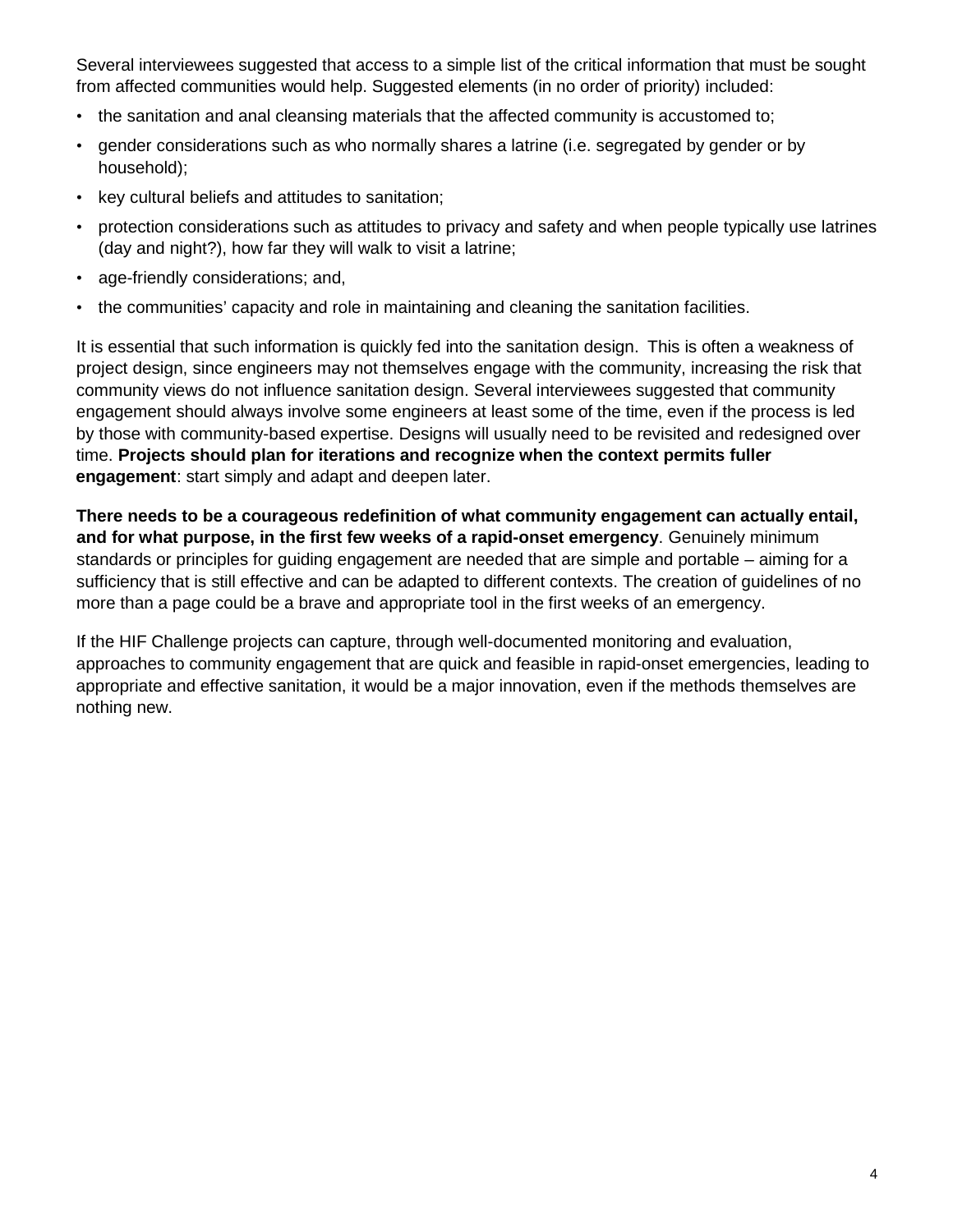# <span id="page-4-0"></span>1 INTRODUCTION

In 2017, the Humanitarian Innovation Fund (HIF) launched a Challenge 'to understand how to design, implement, and evaluate approaches to user-centred sanitation that incorporate rapid community engagement and are appropriate for the first stage of rapid-onset emergencies' (HIF, 2017). A component of the HIF Challenge was to carry out a landscape review of existing community engagement practice and relevant approaches that could be applied in rapid-onset emergencies. The review has been carried out by Oxfam, the HIF's Research and Evaluation Partner for the project, and the findings presented in this paper.

The HIF Handbook defines user-centred as when the 'design tries to optimize the product (or service) around how users can, want, or need to use the product (or service), rather than forcing the users to change their behaviour to accommodate the product (or service)'. Community engagement (in sanitation) is defined as 'Actions and processes taken to understand the basic needs, preferences and cultural practices of emergency-affected communities in order to design and implement relevant and appropriate sanitation solutions'. Sanitation is defined as the 'provision of facilities and services for the safe disposal of human urine and faeces' and rapid as a 'sudden emergency with sanitation selected and implemented in less than 12 weeks of the start of a crisis' (HIF, 2017).

The review has been compiled through a literature search and semi-structured interviews with 15 key informants in the humanitarian and development sanitation field. Of the 40 documents reviewed, some 33 were relevant to this review. The literature was evenly split between published and grey literature.<sup>1</sup> The main review questions were:

- what has been tried, in what contexts and what was successful or unsuccessful and why;
- which models of participation were used and how were they measured and monitored;
- did external factors such as sector standards, government and donor policies and particular contexts influence approaches and effectiveness;
- how were feedback mechanisms and technologies used to collect and analyse data; and
- <span id="page-4-1"></span>• how costly and cost-effective were community engagement approaches?

#### 1.1 WHY IS COMMUNITY ENGAGEMENT IN SANITATION IMPORTANT?

Safe sanitation, along with clean water and basic hygiene measures, is known to be a critical intervention in emergencies, preventing or reducing disease and its transmission. According to the World Health Organization (WHO) website, 'Diarrhoeal disease alone amounts to an estimated 3.6% of the total DALY global burden of disease and is responsible for the deaths of 1.5 million people every year' (WHO, 2012). It is estimated that 58% of that burden, or 842,000 deaths per year, is attributable to unsafe water supply, sanitation and hygiene.<sup>2</sup>

In 2017, 3iE carried out a systematic review of the effectiveness of short-term WASH interventions. It identified engaging with the affected communities as one of four key design considerations (Yates et al, 2017a).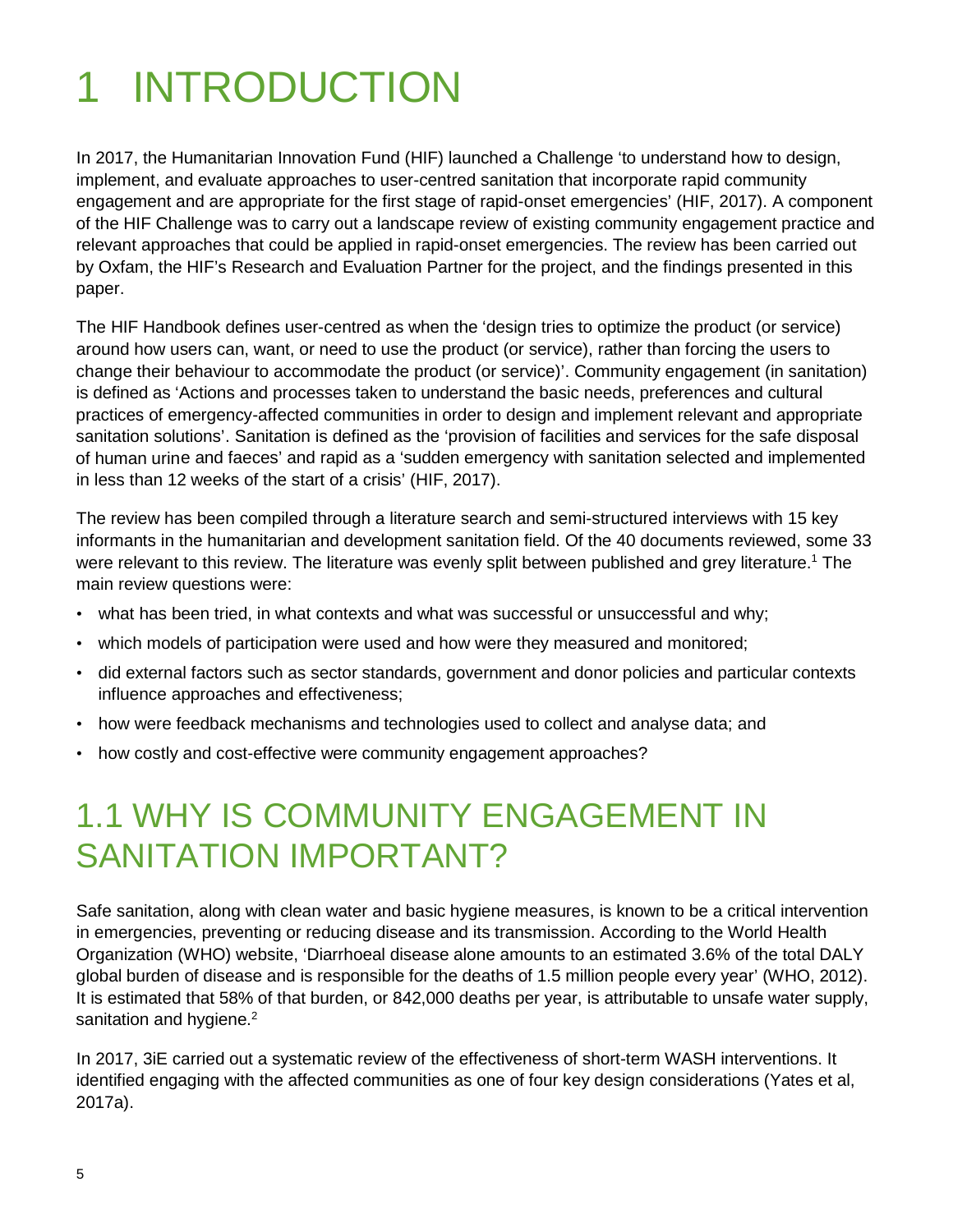**The importance of engaging with affected populations was recognized by the Sphere Minimum Standards as early as 2004.** By the 2011 edition, the first Sphere WASH standard on programme design and implementation states that 'WASH needs of the affected population are met and users are involved in the design, management and maintenance of the facilities where appropriate'. Sphere's excreta disposal standard 2 ('Appropriate and adequate toilet facilities') promotes consultation and approval from users on the siting, design and appropriateness of sanitation facilities in order to allow rapid, safe and secure access.

Despite its perceived importance, the evidence suggests that community engagement in all sectors of humanitarian response is often limited. In its 2012 report *State of the Humanitarian* System, the Active Learning Network for Accountability and Performance (ALNAP) states that 'Overall it finds the weakest progress and performance in the areas of recipient consultation and engagement of local actors, despite the rhetorical emphasis given to these issues' (ALNAP, 2012). Engagement may be confined, at best, to basic consultation. Participation in sanitation projects may involve the community only in the construction phase as a paid labour force, or as a cash-for-work initiative.

Practitioners also lack the time or resources to record their experiences, so even if communities are engaged, the results are not widely shared. The impact of community engagement is rarely studied in humanitarian evaluations or research. One study did set out to link Humanitarian Accountability Partnership (HAP) benchmarks with outcomes for information sharing, participation and complaints handling. The 'findings of the research provide significant evidence of the link between accountability mechanisms and the relevance, effectiveness, efficiency and sustainability of projects' (Featherstone, 2013). The report states that as well as generating trust and increasing ownership, 'Community participation provided agencies with a better understanding of local vulnerabilities and increased the usefulness of projects to communities'.

Drawing on evaluation evidence, the 2017 3iE WASH review notes that 'Overall, social mobilization was effective at reducing disease risk, output of structures and building stronger community relationships' (Yates et al, 2017a). The findings suggested that 'Engaging with specific populations was not burdensome but led to more appropriate latrine designs (e.g. locking doors, handrails) with marginal additional costs. In South Sudan, female use of latrines was significantly higher (p<0.001) where this gender targeting was done compared to another camp in the area (de Lange et al. 2014)'. Interestingly, the report notes that 'While each context is unique, it was consistently found that beneficiaries will use latrines provided they are safe, clean and offer privacy.' The same study also notes that the quality of the evidence is often poor and that overall, evidence of the effectiveness of community engagement is scarce. Scarcer still is data about participation in sanitation projects.

The impact of WASH interventions (and sanitation in particular) on health outcomes itself lacks an evidence base. The 3iE study found that 'numerous methodological limitations limit the ability to determine associative, let alone causal, relationships. Of those studies considered to be of sufficient relevance and quality, only 4 percent addressed sanitation' (Yates et al., 2017a). Another extensive study searched for documented evidence of the health impact of sanitation on cholera. Out of 1,291 documents identified in the initial search, none were specifically on sanitation (Cairncross et al., 2009). The report notes that 'Further research is necessary in order to identify techniques that can promote usage of latrines for instance integrating the community within the design, construction and maintenance of latrines in order to create a sense of ownership'.

Although finding impact evidence on health outcomes is not the aim of the HIF project, the wider lack of sanitation data partly explains the current gaps in knowledge about engaging communities within the sanitation field.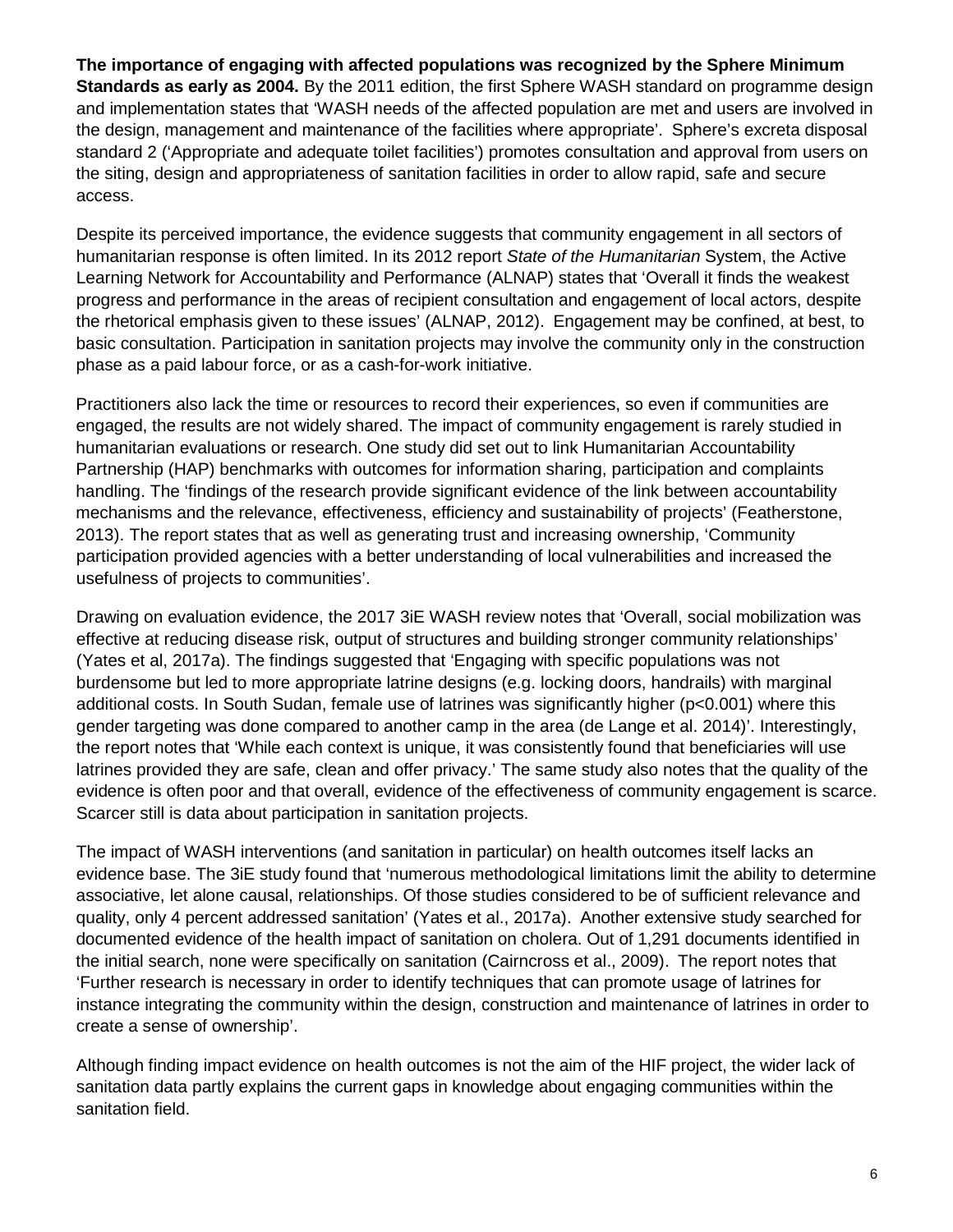In 2013, a HIF-funded gap analysis in emergency WASH identified sanitation issues 'as the major area with gaps and potential for innovation' (Bastable and Russell, 2013) and 'The other major issue highlighted was weak community participation and the critical importance of designing appropriate hygiene promotion activities for each context'. These weaknesses have led to the current HIF Challenge, which aims to help fill gaps in documented knowledge by supporting and testing innovative approaches to rapid community engagement in sanitation, monitoring the methods used and recording their effect on the design, provision, appropriateness and use of facilities.

#### <span id="page-6-0"></span>1.2 LIMITATIONS OF THE LANDSCAPE REVIEW

Searches for documented approaches and learning from community engagement in rapid sanitation responses yielded no relevant direct results. Wider searches, incorporating search terms covering humanitarian, post-emergency, recovery, rehabilitation, WASH more broadly and non-WASH interventions yielded a limited number of relevant documents. The most frequently documented approaches were based on Community Led Total Sanitation (CLTS) in post-emergency phases and in fragile and conflict affected states. A case study was also identified using Participatory Hygiene and Sanitation Transformation (PHAST).

As a result of the limited documented evidence, the landscape review search was expanded to include feedback obtained through semi-structured interviews with 15 key informants. The interviews yielded invaluable additional material and internal reports, although little detail was available on methods or monitoring and evaluation.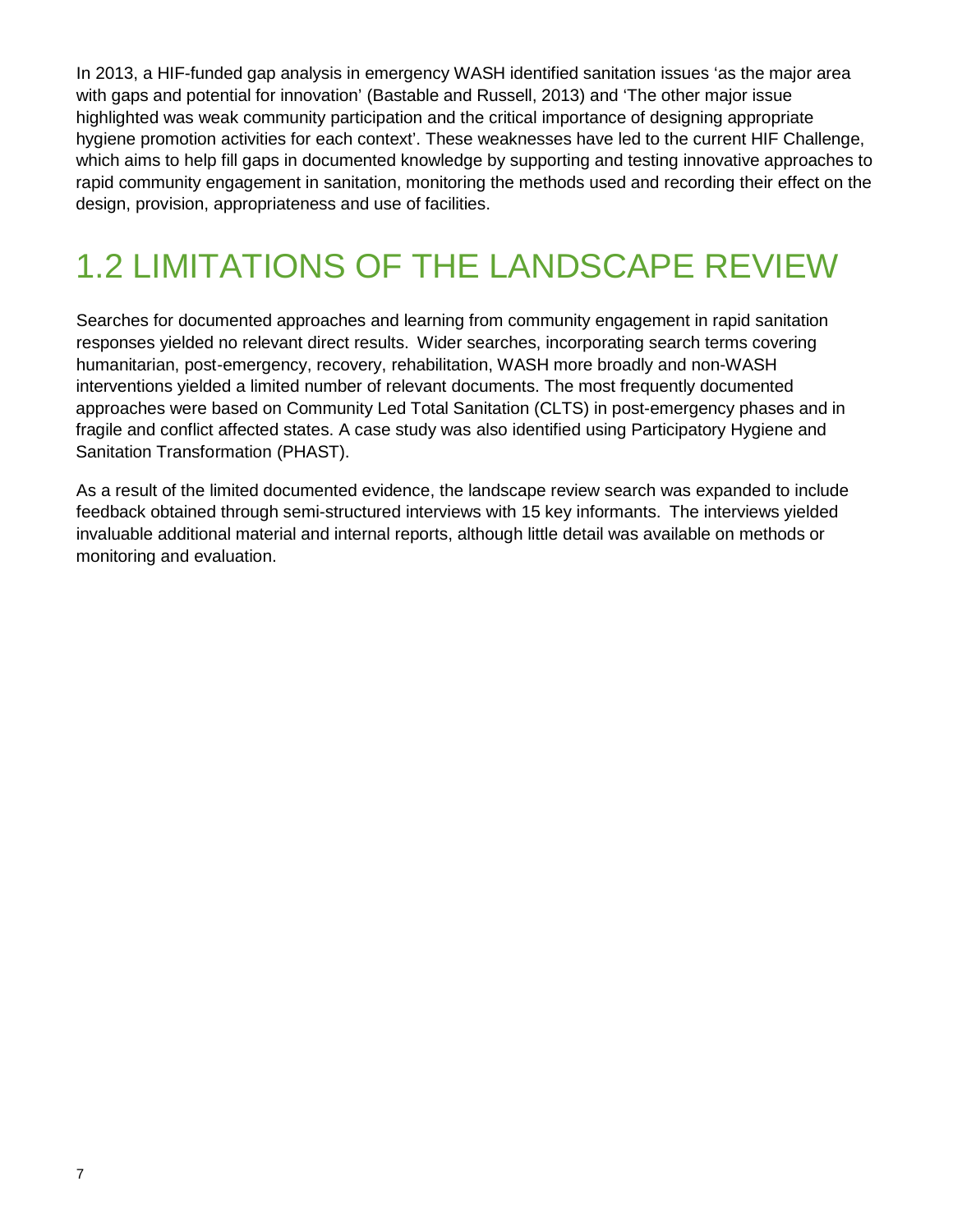## <span id="page-7-0"></span>2 WHAT IS COMMUNITY ENGAGEMENT?

One challenge for tracking the use and effectiveness of community engagement is that its meaning varies across the sector. It refers to a number of ways in which aid workers and communities relate, communicate and implement a response. Methods of engaging with people include basic consultation with key informants, focus group discussions (FGD), information provision and feedback, transect walks, two- or three-pile sorting, community mapping and physical engagement (e.g. provision of labour or materials). Community engagement can also refer to accountability approaches such as information sharing and complaints mechanisms. Community engagement often describes an overall programme approach which aims to share power with affected people through their active influence and participation in design, decisions about implementation, and monitoring and evaluation. According to the HIF Handbook for this Challenge, community engagement 'can range from observing users' behaviour to consulting with them on key decisions, or the co-design of sanitation facilities with communities' (HIF, 2017).

The purpose or intended effect of community engagement also varies. It includes a range of outcomes, from ensuring that community needs and preferences are understood (and then acted upon, leading to more appropriate interventions) to a wider commitment to accountability and to maximizing sustainability through enhanced community ownership. The process of engagement is often linked to empowerment objectives which aim to strengthen the voice and capacity of individuals and communities, challenging underlying social and political inequities. A paper commissioned by ALNAP (Brown et al., 2014) describes three main rationales for community engagement:

- 'normative' or value based (it is a human right and morally the right thing to do);
- 'instrumental' (the project will be better informed and more effective); and
- 'emancipatory' (addressing inequality and enhancing society).

The HIF Handbook describes the purpose of community engagement in largely instrumental terms: that 'it is crucial to engage with the affected communities to understand how to build sanitation they want and can safely access' (HIF, 2017).

Critically, agencies do not always define the aim of community engagement in their responses, even though it fundamentally affects how and what they do. Project approaches will, or should, differ depending on whether the hoped-for result is obtaining quality information or facilitating empowerment. **If the intended outcome of community engagement is unclear, its effectiveness is hard to measure.**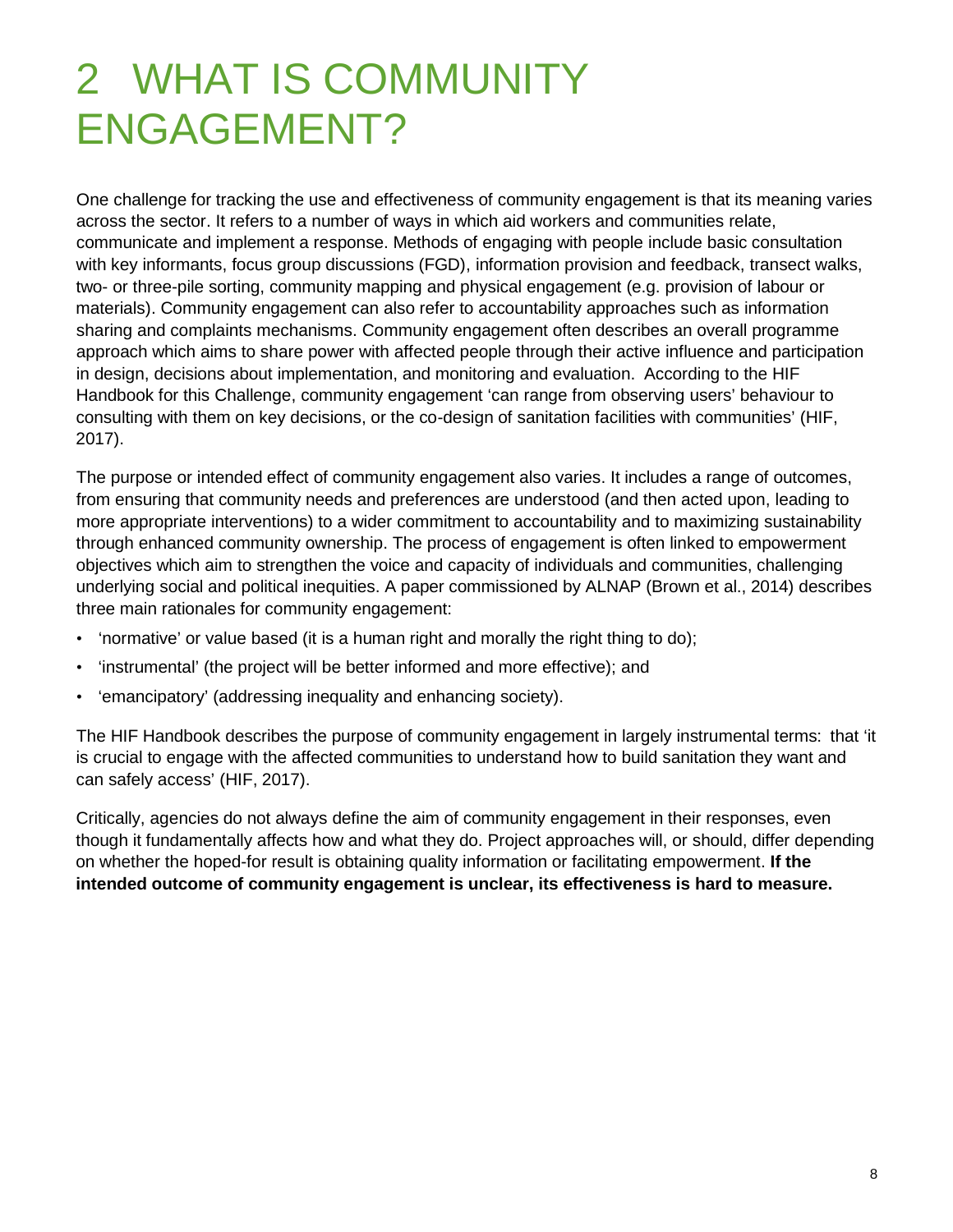# <span id="page-8-0"></span>3 WHAT HAS BEEN TRIED?

#### <span id="page-8-1"></span>3.1 PARTICIPATORY METHODS

Documented examples of community engagement in sanitation at all phases in an emergency typically refer to standard participatory methods. They are adapted to WASH (or to sanitation in particular), but use common community-based methods such as FGDs, community mapping, transect walks and key informant interviews. An example of adapting standard tools to sanitation includes the use of community mapping in Nepal (Oxfam, 2015) to map out areas of open defecation, key risks and sanitation facilities.

Other community engagement methods mentioned in the documents and the interviews include identifying community leaders who are willing and able to represent the whole community, including camp management committees, public health community mobilizers, community volunteers and peer educators, as well as mothers' and children's clubs. The time taken to establish such clubs and committees is not typically recalled, and they may not be feasible mechanisms in the first few weeks of a response.

Overall, FGDs and key informant interviews were the methods most frequently referred to in the documents reviewed and interviews conducted for this review.

#### **Box 1: Oxfam Tanzania: Methods for engaging with children in sanitation in emergencies**

Oxfam's work with Burundian refugees in Tanzania used a number of participatory techniques to engage children. These included:

- Focus group discussions, separated by gender;
- A Yes/No game for children (used to find out what they know about sanitation and what they think about facilities). Yes/No or Don't Know cards are shown and children run to the relevant card when asked a question. This method can also be used for monitoring;
- Pocket chart voting (photos of different sanitation options are put up, with pockets below each, disaggregated by age group. People privately put a token in the chosen pockets to vote);
- Children's drawing exercises (e.g. draw the perfect toilet);
- Transect/observation walks;
- Community mapping (mapping out the location of latrines, hand-washing facilities etc. and discussing them);
- Ranking exercises participants stand along a line marked 0–10 to rank how much they like the facilities can be used for different criteria such as design, usage, community involvement, cleanliness;
- Voting for different child-friendly latrines facilitator demonstrates different options and asks for votes.

The exercises were engaging and fun for the children (and adults). The information led to smaller sanitation non-food items and child-friendly toilets. The exercises did not take long. Oxfam notes that although this exercise was conducted after the initial emergency trench latrines had been constructed, the team realize they could use the approaches much earlier, such as for adapting the design of rapid-onset communal latrines. Several of the exercises can also be appropriate for adults.

CARE used its rapid **gender analysis** tool during the Nepal earthquake that happened 25 April 2015, collecting primary data through FGDs and key informant interviews over a period of two days in Sindhupalchowk. The analysis identified highly localized cultural gender issues. This led to design changes such as lighting and door locks, and 'a hook in the latrine so that girls and women can hang their purse and not be forced to place it on the floor. This dramatically improves use by women' (CARE, 2015).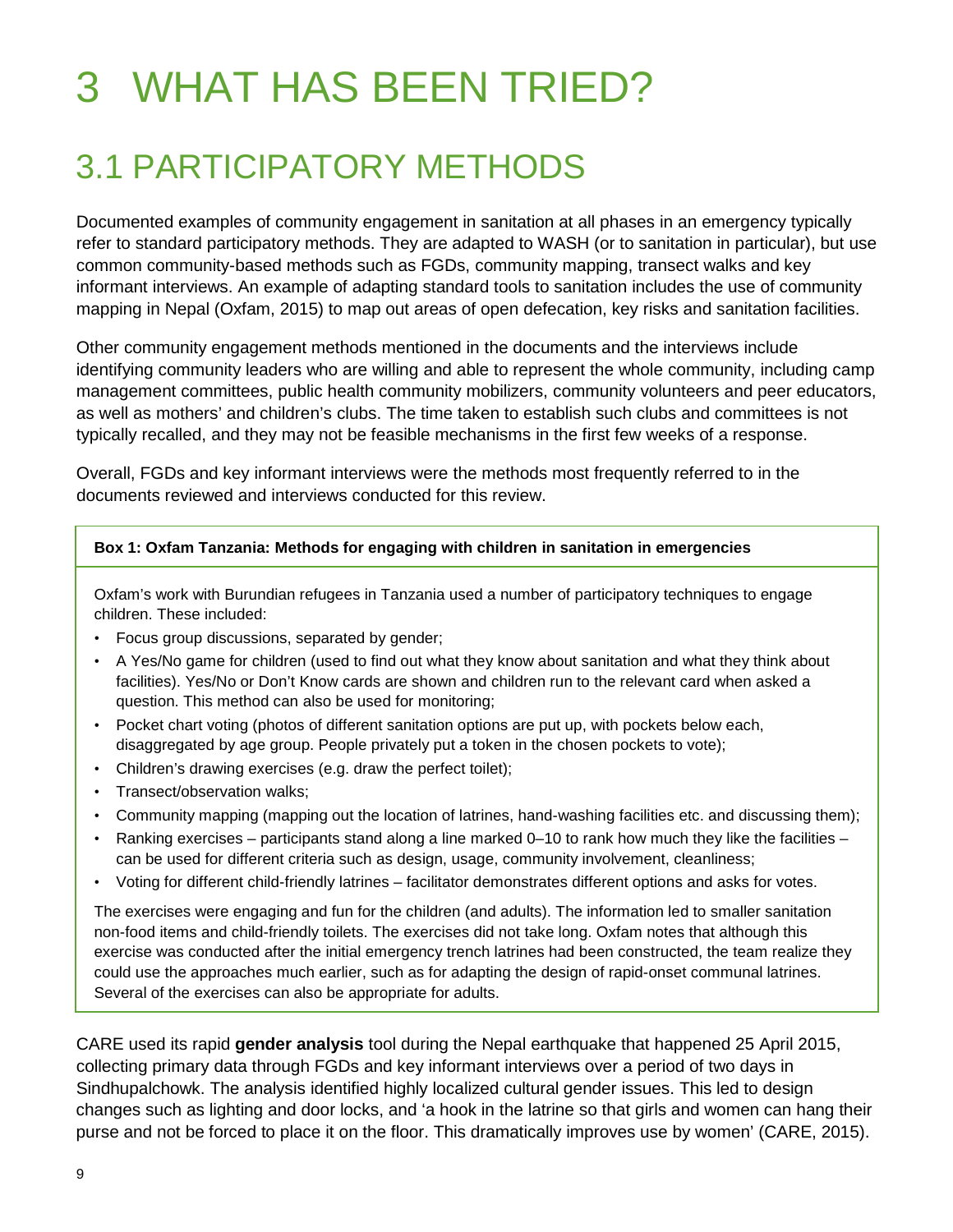The approach was also used in South Sudan, where the findings led to alterations to the design of latrine security, segregation and type. The findings apparently influenced the WASH Cluster and the design of other agencies' latrines. However, although rapid, these gender analyses are typically undertaken a couple of months after the emergency's onset, leading to remedial action on existing facilities.

Save the Children emphasizes the importance of asking children key questions, which can be done rapidly (for example, to understand their fears, whether they are afraid of latrine holes or of being locked inside a latrine). As children can constitute 50–70 percent of a displaced population and their faeces are high risk, adapting designs to enable children to use latrines is critical. Save the Children use an adapted child-friendly latrine design (which also covers disabled needs).

There is also an increase in the use of **digital data capture** for community consultation, assessments and monitoring. Several agencies use KoBo, (field data collection software http://www.kobotoolbox.org), and staff are increasingly using tablets to record and, importantly, share information. Whether this enables the rapid exchange of information between the community and the engineers who will design the sanitation is not yet evident.

#### <span id="page-9-0"></span>3.2 PARTICIPATORY HYGIENE AND SANITATION TRANSFORMATION (PHAST)

The International Federation of Red Cross and Red Crescent Societies (IFRC) has adapted PHAST for emergencies. 'When PHAST needs to be FAST' is a shortened version of the methodology. The Uganda Red Cross successfully used FAST PHAST in a cholera epidemic, aiming to find out 'whether PHAST could successfully be shortened in [an] emergency without losing its impact and the community "buy-in" seen to be so essential to its successful implementation' (Gonzalez et al., 2006). The shortened PHAST uses three main methods: 3-pile sorting to find out about good and bad hygiene behaviour, the pocket chart tool for community sanitation and hygiene practices, and tools to explore transmission routes and blocking disease routes. Other PHAST tools (such as planning tools and discussion) were left until later. The activities were accompanied by an intensive house-to-house hygiene messaging campaign. IFRC found that with PHAST, 'National Societies that have been working on participatory methodologies as part of the emergency prevention and preparedness are able to introduce the participative elements in the response efficiently since the very beginning' (ibid., p. 1).

IFRC also uses the 'HP Box', a ready-to-go kit which includes hygiene promotion materials (such as banners, stationery, puppet shows). According to the IFRC, this has had a significant effect on staff capacity in rapid onset emergencies, as the availability of the HP Box increases staff capacity to initiate early participatory techniques, irrespective of the local availability of appropriate materials and their previous experience.

As with other forms of hygiene promotion, PHAST's objectives are concerned with hygiene behaviour change through transferring knowledge about disease transmission and hygiene behaviours to the affected communities. Arguably, hygiene promotion differs from community engagement because, while it still requires engagement, the objective is more didactic. Behaviour change (such as using latrines) may also increase through a better awareness of a community's motivation, which isn't necessarily to reduce health risks. 'Research has shown that factors such as emotional drivers, social status or affiliation, disgust or aesthetics are more likely to provide the motivation for change than health-based messages' (Ramos et al., 2016). Save the Children's rapid sanitation response in the Philippines was not only about health messaging but also about '*making latrines cool'* (Dyah and Chang, 2014). The value and sense of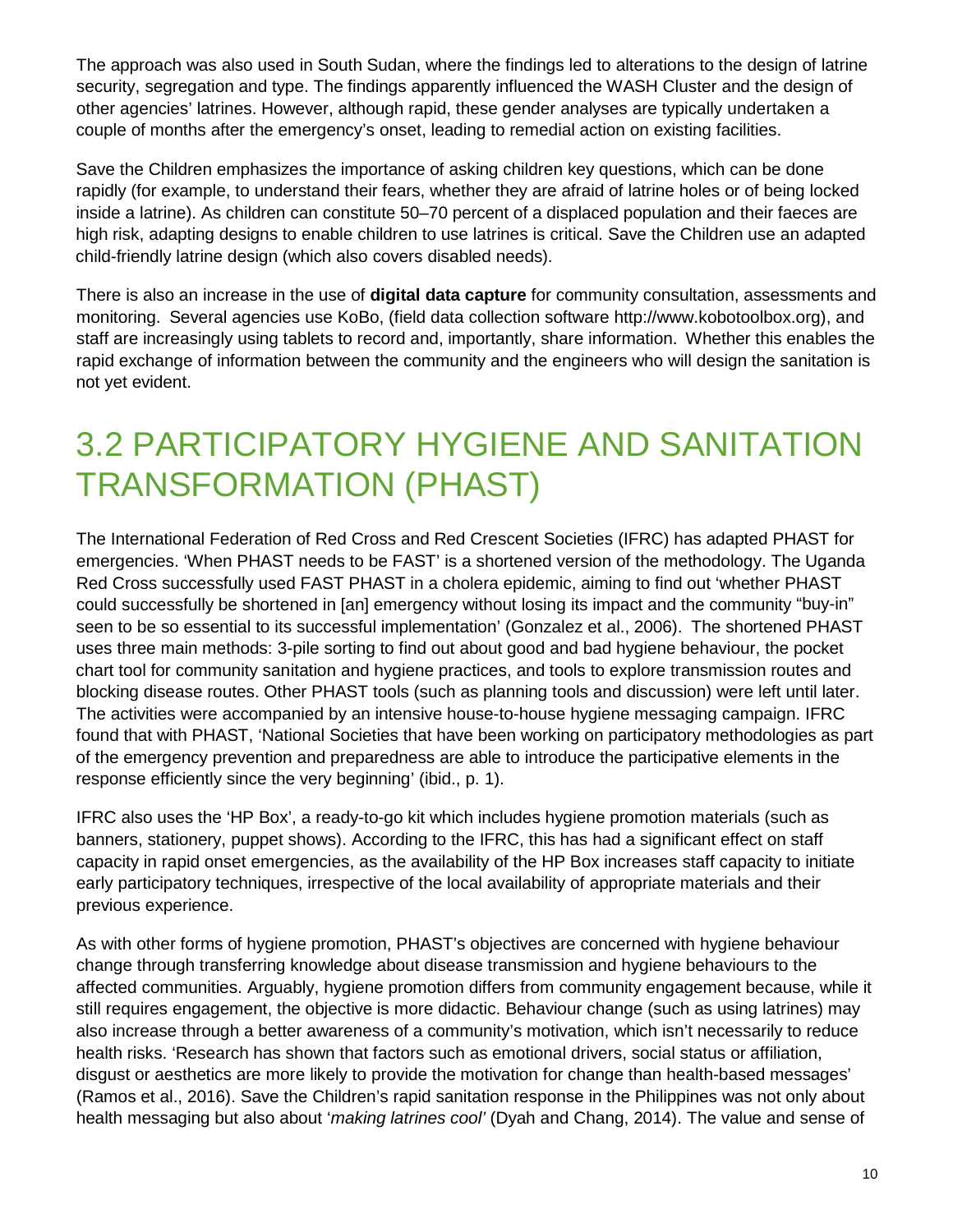ownership of a latrine was strongly linked to their value as a 'must-have' item and its associated social standing. This and other examples suggest the potential for community-driven sanitation in emergencies, particularly in host communities and other non-camp contexts. However, as the actual timing of the process is not known, it is not possible to assess its feasibility in rapid-onset.

The majority of the humanitarian community engagement examples found for this study aimed to enhance the appropriateness of the facilities and to encourage ownership (often linked to maintenance and cleaning needs). Longer term objectives such as sustainable sanitation or empowerment were rare and mostly found in CLTS approaches.

## <span id="page-10-0"></span>3.3 COMMUNITY LED TOTAL SANITATION

**Box 2: Community Led Total Sanitation (CLTS) and adaptations of it, such as Community Approaches for Total Sanitation (CATS)** 

Such approaches place a strong emphasis on long-term, sustained access to sanitation. Projects are initiated only if sanitation is demanded by the community. The emphasis is on the entire community rather than single households. Community 'natural leaders' play a significant role, one which can be effectively adopted by children. There is a considerable amount of written information about the effectiveness of CLTS. An example from Liberia is cited in the 3iE review, where 'households in villages that achieved "open defecation free" through CLTS were 17 times less likely to have cases of Ebola than non-CLTS communities'. Its success in terms of longer term positive sanitation behaviours has led to it being adopted by several governments, as well as UNICEF.

However, CLTS has largely been used in development, post-emergency and recovery contexts. A UNICEF study warns that 'focusing on disgust might not be appropriate/ethical to people who have already experienced shock' (Greaves, 2016). Although CLTS can be carried out quickly, in an emergency it is not ethical to walk away from a community that has not been 'triggered' ('triggering' is based on stimulating a collective sense of disgust and shame among community members). Moreover, displaced communities with weak social cohesion, the presence of multiple supply-driven responses and, often, a total lack of community resources, make CLTS appear inappropriate for rapid-onset sanitation. The literature does leave the question open as to whether adapted versions – in particular those that provide some incentives or help, such as the loan of latrine digging tools – can make CLTS appropriate far earlier in emergencies than thought. It has been successfully used in camp situations (e.g. in Pakistan), despite low social cohesion. CARE in Pak Sindh found CLTS to be effective in bringing about behaviour change in people who were unaccustomed to using latrines and had been using the latrine superstructures as a privacy screen for open defecation. Tearfund provided prefabricated (lightweight) slabs in Iraq, realizing that the communities were likely to move on and needed the assurance that their investment in the sanitation could be taken with them. In Nepal, Tearfund negotiated a 'Kick-Start ODF' adaptation to CLTS with the government, providing a minimum package of latrine-building materials for the vulnerable people (Greaves, 2016).

As Greaves (2016) notes, 'as time progresses, priorities and human capacities change, sanitation itself will become a key consideration for health and well-being, and conditions for CLTS self action often improve.' The question remains open as to how early CLTS could be used and whether it can or should be included in the menu of approaches used by aid agencies, should the context permit.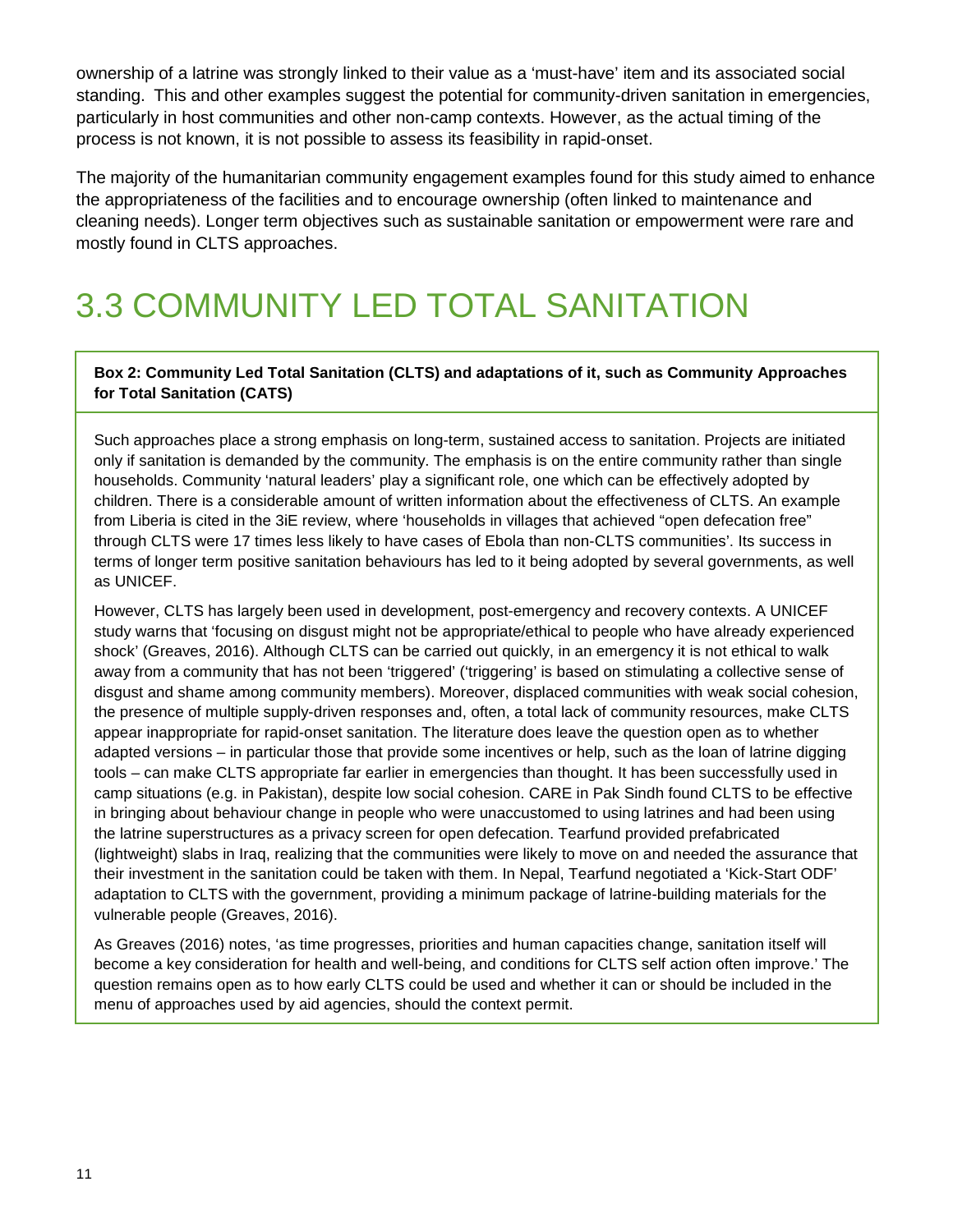## <span id="page-11-0"></span>3.4 KEEPING IT SIMPLE – BUT NON-NEGOTIABLE

Several interviewees commented that approaches have to be simple; aid workers are often left to devise their own shortened versions of 'castles in the air' – lengthy agency guidelines that have little realistic chance of being implemented (or perhaps, even read) in rapid-onset emergencies. Sometimes, the uncertainty about what to prioritize and whether shortened approaches to engagement would be effective leads to no engagement at all. Some interviewees stressed that any guidance should be limited to one page – increasing the chances of it being read and applied. An expert on hand-washing research observed that understanding the drivers for behaviour change is complex and takes time and that it is important to identify earlier opportunities for changing behaviour without an in-depth understanding, as a temporary holding position. One such approach is that of 'nudges' – for example, painted footprints on the ground leading to sanitation facilities.

As well as being simple, the ambition of initial community engagement should be modest – but nonnegotiable. **Interviews with key informants for this review often stated that** *some* **level of engagement is always possible, despite the pressure to act fast.** The immediate priority is to gather feedback from affected people about important basics such as the type of sanitation they are used to, attitudes to privacy and strongly established cultural preferences and taboos. Interviewees made a number of suggestions about what affected people must be consulted about, at minimum. These are collated below in Box 3 (in random order).

#### **Box 3: Minimum topics to be covered in a consultation process**

- What sanitation structures the affected community are accustomed to (e.g. pour flush, direct drop, open defecation and the materials used for anal cleansing);
- Gender considerations such as who normally shares a latrine (i.e. segregated by gender or by household); widely displaced people and refugees may not be from the same area or ethnic and religious background: will it be acceptable for them to share with other groups?
- Protection considerations including cultural beliefs and attitudes to sanitation (what is taboo, what is safe and dignified);
- Attitudes to privacy and safety;
- Age-friendly considerations;
- When people typically use latrines (day or night? How far will they walk to visit a latrine at night, and does this vary according to sex and age); and
- the communities' capacity and role in maintaining and cleaning the sanitation facilities.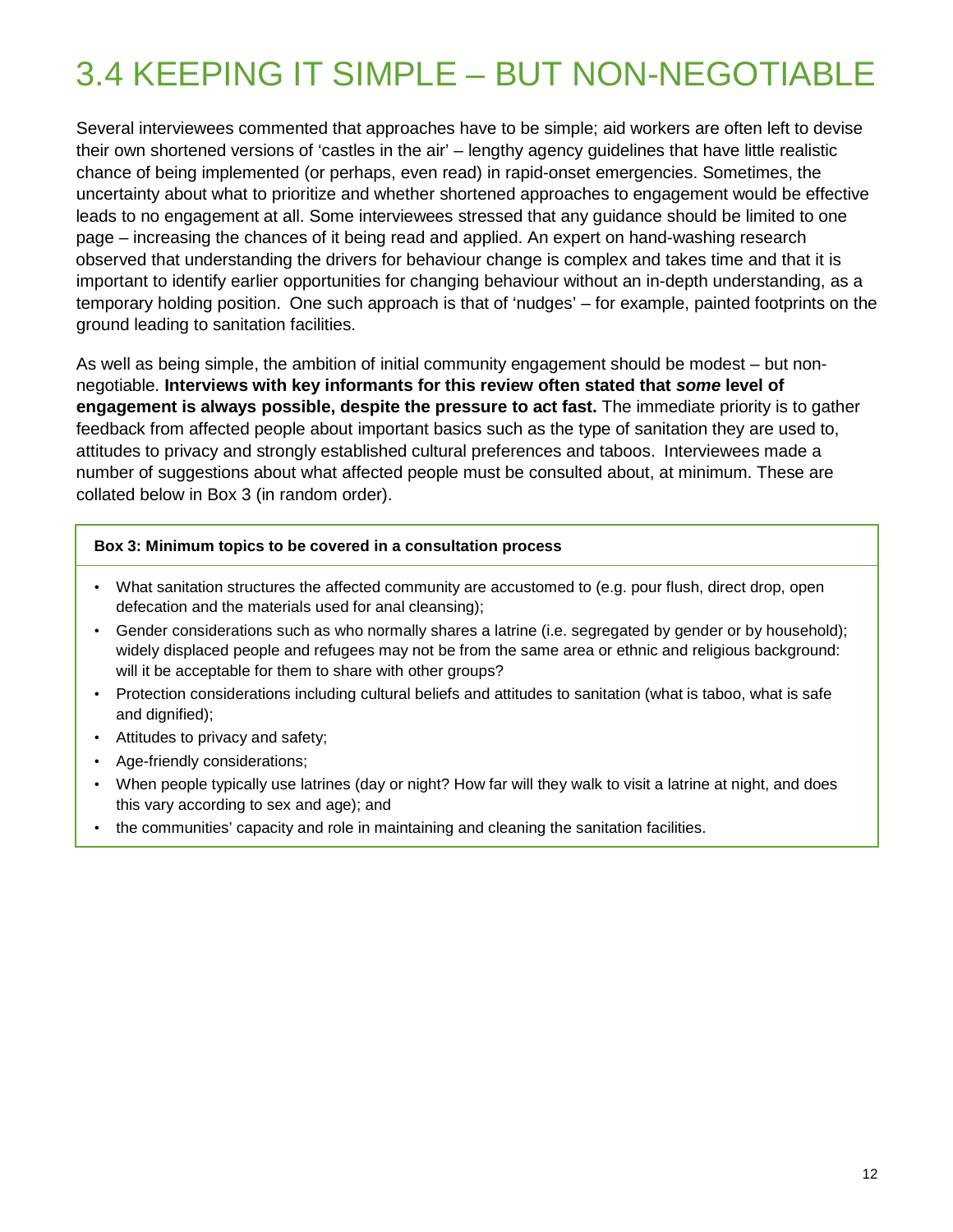## <span id="page-12-0"></span>4 TIMING AND PHASING

Rapid obtainment of information is essential, so a good rule is to 'gather fast, talk more later'. The risk is that deeper engagement with communities never develops beyond this. Yet interviews suggested that initial, albeit limited, consultation creates the foundation for greater engagement later on. It is the beginning of a process, not a single opportunity. Some of the engineers interviewed described a typical phasing of sanitation as follows:

- 1. Phase I Emergency communal trench latrines using squatting slabs and plastic sheeting superstructures
- 2. Phase II Stabilized and improved trench latrines with rigid emergency superstructures
- 3. Phase III Shared latrines by families or groups. More durable superstructures
- 4. Phase IV Depending on the context, household latrines with durable superstructures

Phase 1, according to interviews, is typically carried out with limited, or even no community engagement. The provision of communal latrines reduces the immediate risks and provides a 'breathing space' to permit further engagement. In some contexts, allowing open defecation (OD) but making it safe (e.g., by demarcating OD areas that will not contaminate the water or wider environment) has proved to be the most appropriate strategy when communities are neither accustomed nor motivated to use latrines, at least in the first phase.The initial consultation may involve little more than a few conversations with groups of women, with people who were approached at churches, mosques and informal gatherings, and with key informants from the community. Done well, with respectful, open questioning with a limited but representative slice of the population, this can still positively influence sanitation design. Once the priority of immediate, safe management of excreta is achieved, further engagement (and ongoing feedback on the existing facilities) refines the design.

Practitioners observed that a phased approach is not a linear process. The reality is much messier, and different phases can begin at the same time. For example, the digging of the trenches for latrines can begin whilst consultation about the superstructure is taking place. At the same time that communal sanitation is being improved, further engagement with people can begin regarding the design of family latrines or other forms of sharing by smaller groups. The shift from communal to family/shared latrines is a significant opportunity: the establishment of better facilities, such as bathing areas, requires deeper engagement between aid agencies and communities. Critical facilities such as menstrual hygiene management and community involvement in ongoing operation and maintenance (O&M) can be better addressed. One interviewee pointed out that initial communal trench latrines do not become redundant when the design switches to family latrines – the same trenches can be used. It is the superstructure which changes.

Initial design, made in often chaotic and overwhelming circumstances, is just the beginning. Several interviewees commented that apparently simple design features, such as ensuring that latrine doors can be 'locked' for privacy and safety, can prove challenging in the early phase of an emergency (rapidly constructed superstructures made of plastic sheeting do not permit locks). Engineers may innovate (a nail and string), but solutions are not always immediate or obvious. Solutions for some of the community (who prefer locked doors) may turn out not to suit others (children may be afraid of being locked in). The International Rescue Committee (IRC), which had consulted women in camps in Iraq, had understood their preference to be for household latrines. Following subsequent engagement and the development of trust, aid workers discovered that the women didn't actually like shared household latrines after all, preferring them to be separated by sex, not household. Oxfam in Pakistan realized that it was culturally unacceptable for women to be seen going to the toilet, so they joined the toilets with shower units to enable privacy.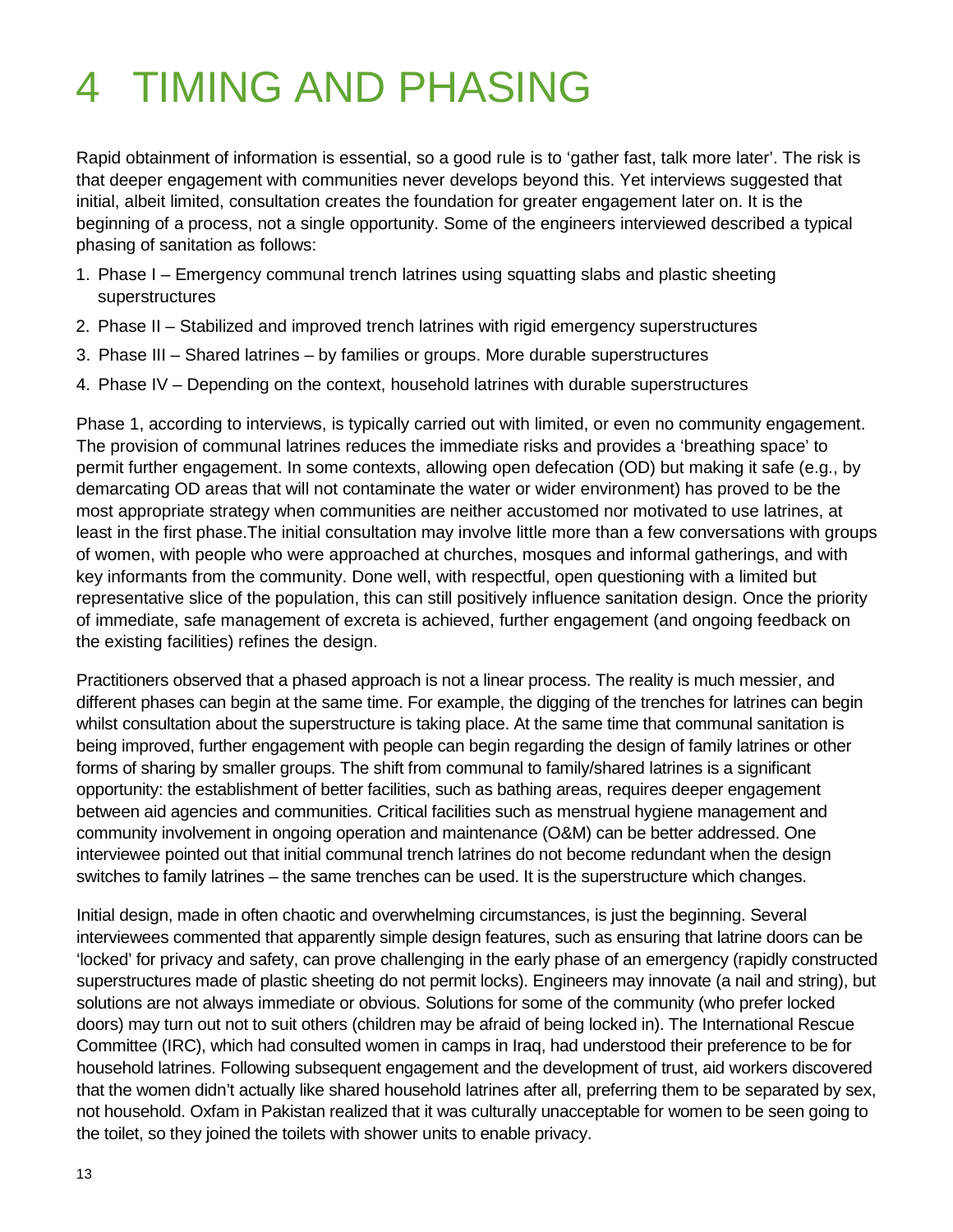None of these adaptations took place in the first phase but formed part of the evolution of the project.

Human attitudes to sanitation and to excreta are complex and culturally varied. In some parts of South Sudan, for example, faeces are associated with power. It is therefore unacceptable to defecate immediately on top of the faeces of someone higher up the hierarchy. In some cultures, women may prefer to share toilets with other women, rather than with men in their own family. It is difficult, and unlikely, that aid agencies can get it right first time. Early designs may also have unexpected and unintended consequences. In South Sudan, Oxfam provided lighting in latrine locations to improve safety for women visiting the toilets at night. The lighting was also attractive to young men (often returning fighters), who congregated in the newly lit areas to drink and play cards; women subsequently stopped using the toilets. This doesn't represent a mistake in community consultation; rather, it demonstrates that changes can have unpredictable results. A key element of success appears to be adapting over time.

The challenge is that aid agencies find it difficult to adopt a phased approach. This can be due to the attitude or mandate of a particular agency or team (some agencies aim exclusively for first-phase coverage with communal latrines, typically designed without consultation, after which they leave).

The implementation of a rapid response project is accompanied by funded (and seemingly inflexible) proposals that struggle to incorporate iteration and alteration. Aid workers can get locked into a rapid response mindset and don't recognize when the context permits greater time investment in community engagement. Moreover, agency guidelines on community engagement and WASH tend not to offer advice about what to prioritize early in an emergency and how to develop and adapt community engagement over time. According to a survey of 20 Accord WASH agencies, whilst agencies are clear about what to do, their main challenge is 'knowing when to employ them in the midst of complex and dynamic environments' (Armstrong, 2016). The report suggests that greater attention is needed to contextual factors which mark changes in demand for WASH services 'as necessity transitions to convenience'.

'Where is a woman's dignity if she has to carry a bucket of water and walk between tents each time she wants to use the toilet?'

Syrian refugee, quoted in IRIN (2013)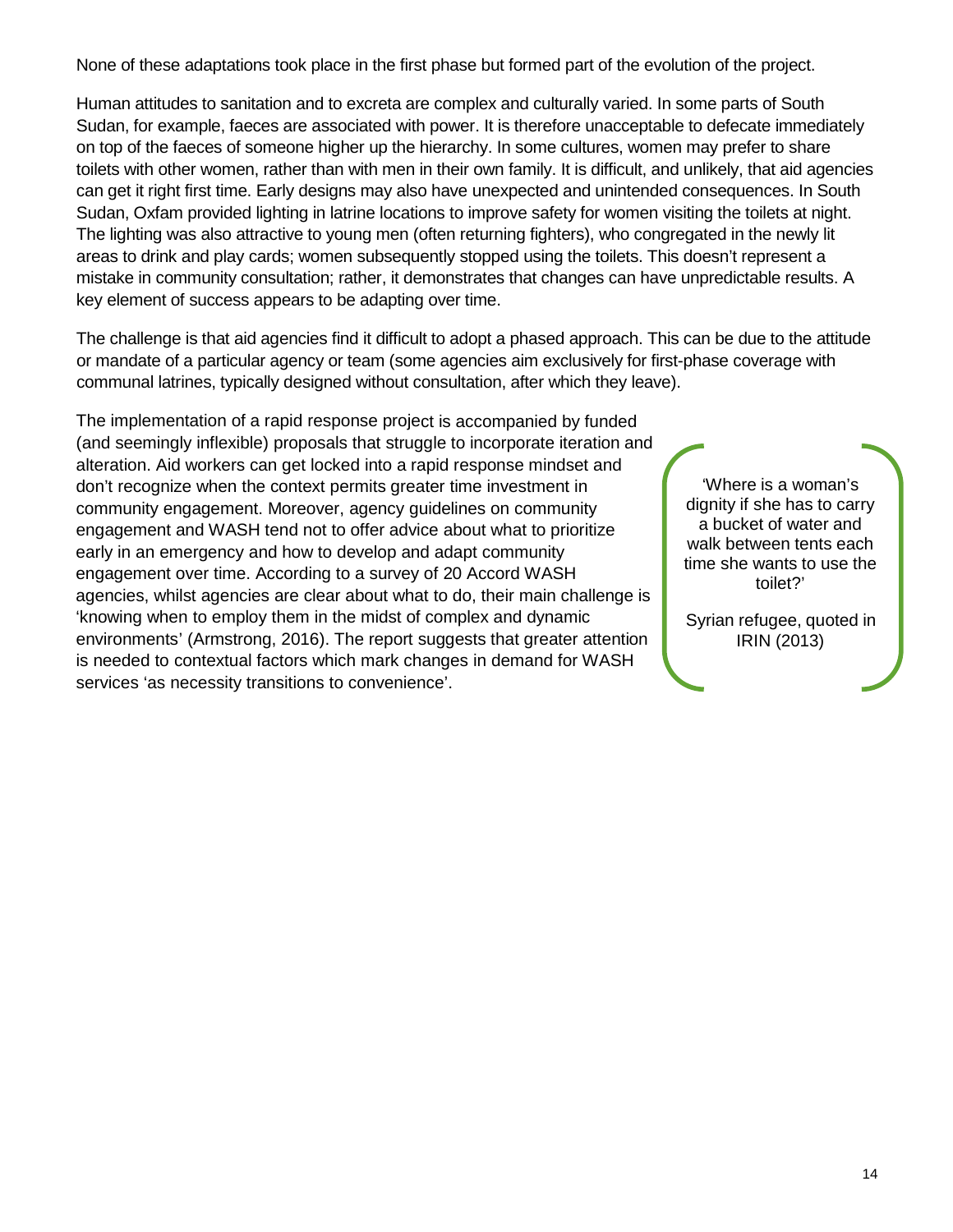# <span id="page-14-0"></span>5 WHAT DIDN'T WORK AND WHY?

Most examples of poor practice describe an absence of community engagement, not weaknesses of particular community engagement and sanitation approaches.

A distressing and expensive example of a failure to consult people occurred in the Za'atari camp for Syrian refugees in Jordan. Latrines were widely vandalized as they did not meet fundamental cultural and safety needs. For the women, being seen in public visiting a latrine was neither safe nor culturally acceptable. The people took action: according to an IRIN report, UNICEF estimated that 'nearly one-third of refugees have built their own toilets next to their tents, the majority of them stealing metal sheets and cement blocks from the public bathrooms to do so. UNICEF estimates it has lost US\$1.5 million in damage to its water and sanitation facilities'. 'UNICEF now recognizes this kind of community mobilization is essential to engage the refugees, involve them in project development, and give them a sense of ownership in the process, making them less willing to destroy what they themselves have built' (IRIN, 2013).

Sanitation projects do not take place in isolation. Design must take account of whether other needs are being met (and sanitation may not be people's first priority). In Tanzania, communities were slashing and stealing plastic sheeting – because there was a gap in shelter provision. Hand-washing stations cannot succeed if there is inadequate provision of water for drinking and domestic use. Community preferences for water for latrine flushing cannot be incorporated if water supplies are limited. Not all community preferences may be technically feasible.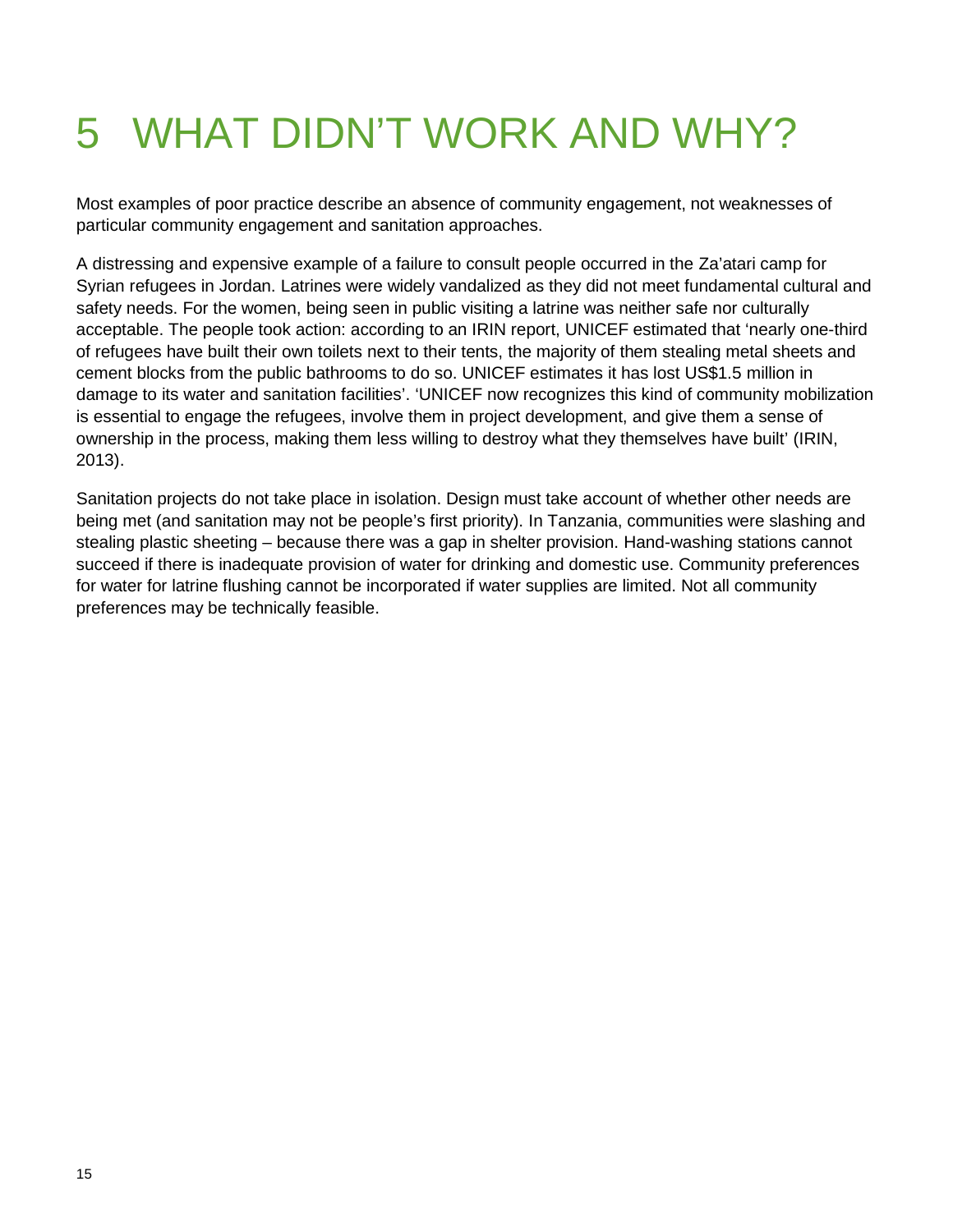# <span id="page-15-0"></span>6 CHALLENGES AND CONSTRAINTS

The main challenges identified in this study concern the context (government and donor policy and Cluster or other aid leadership), aid worker attitudes and skills, our notions of 'community' and the constraints of the environment. A real, and perceived, lack of time and resources cuts across many of these challenges.

## <span id="page-15-1"></span>6.1 THE CONTEXT

Early phase major emergencies often become highly supply driven; the pressure to demonstrate quantitative progress (e.g. high numbers of latrines built) can undermine attempts to ensure quality. In some contexts, latrine construction is outsourced to contractors who have little experience of, or incentive, to consult with people. Preparedness and risk reduction strategies meant that latrines in Northern Iraq were often built before the affected people had arrived. Many agencies, to ensure a rapid response, anticipate needs based on prior experience and order their sanitation kit before any conversations have been had. In these cases, secondary data about the affected communities is critical (though anecdotally not always referred to). The goal of community engagement must often focus on post-construction design adaptations and retrofitting.

The approach to sanitation of humanitarian agencies can undermine the efforts of another to encourage greater community participation and ownership. If an agency is constructing latrines with imported or expensive materials and providing payment to affected communities, then a participatory approach offering only local materials may appear to be an inferior and unwelcome option, even if the ownership and durability of the sanitation facilities would be enhanced. The evidence from more stable, developmental contexts suggests that successful and sustained safe sanitation results only from community owned and led initiatives. In emergencies, however, community-led sanitation may not be appropriate or feasible. The community is usually traumatized and may not constitute a cohesive group that is willing or able to work for a wider good, particularly in urban contexts. The context may also be highly volatile, with continual new arrivals and an expectation among all that they will return home soon, reducing the incentive to invest in temporary facilities.

Some agencies pay the community to carry out tasks (latrine cleaning, construction), arguing that communities early in an emergency do not prioritize sanitation and are unwilling to work for free. The question of payments and incentives was often raised in interviews as a significant challenge, since payments establish expectations, promote dependency and undermine community ownership. Some interviewees stated that the use of incentives (rather than payment), such as clothing or cleaning materials is an acceptable compromise. There have been cases where, if properly managed, with good relationships, acceptance and communication, people will accept increasing levels of responsibility over time. This is particularly so if the contested issue of payment is coherently dealt with by all actors and led by the WASH Cluster or government.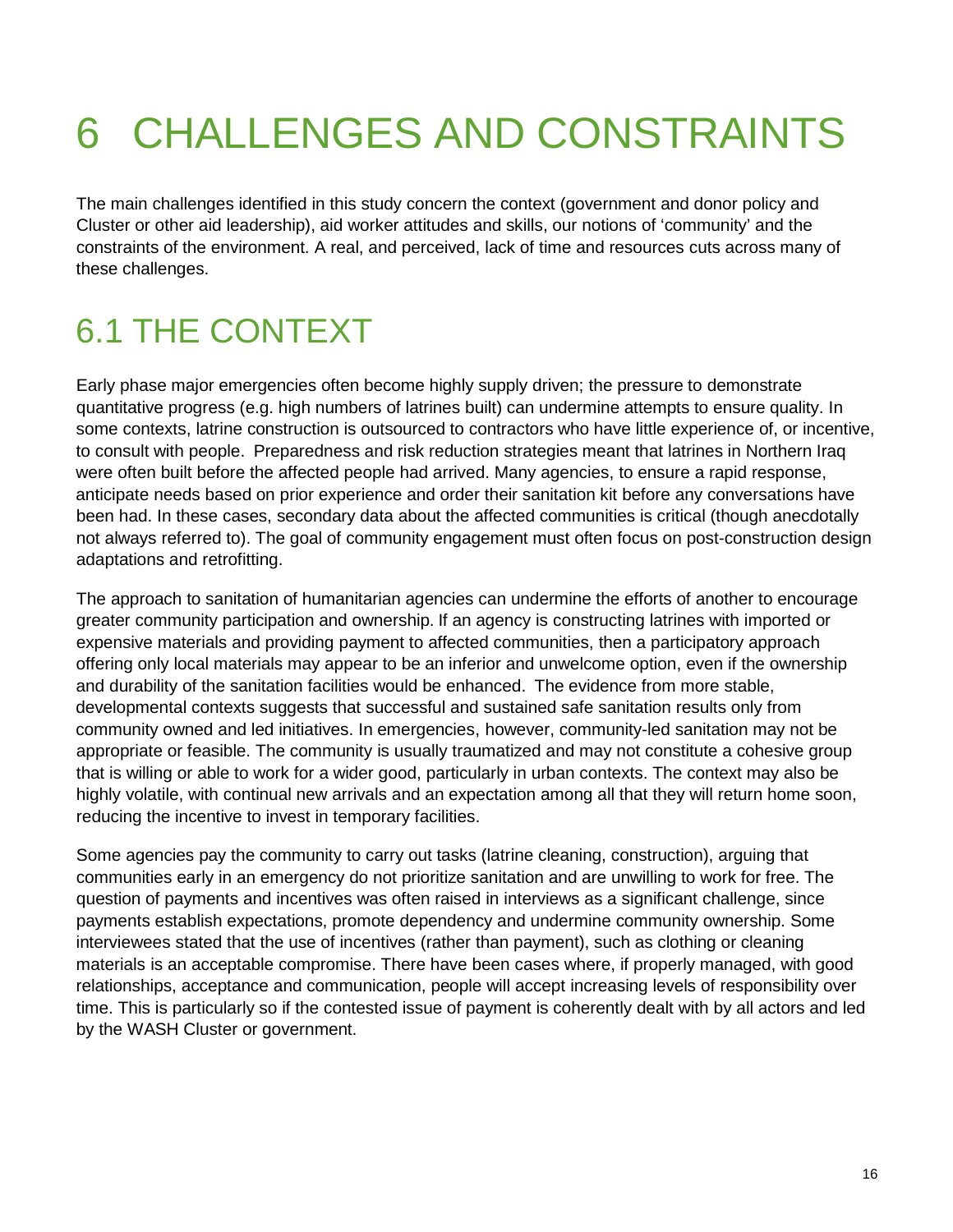#### **Urban sanitation**

Urban sanitation designers will typically face often complex land ownership and municipal regulations. Urban communities may be far less socially cohesive than small rural communities. Aid workers will typically have to engage with municipal authorities: those responsible for sanitation and for community initiatives may span multiple ministries, adding to the complexity and reducing the amount of time available for engaging with the affected people themselves. There are likely to be regulations in place as well as pressure from the authorities to upgrade existing urban WASH infrastructure, rather than focus on user-led solutions.

Government policy and WASH Cluster leadership can be both an enabler and a challenge. The government of Nepal re-established a CLTS approach four months after the 2015 earthquake, prompting agencies to shift to a user-led sanitation approach. The Ethiopian government similarly discouraged agencies from providing materials, re-establishing community-led sanitation. At the same time, if the policy shift is premature, affected people returning to a decimated environment with little or no resources are unable to provide local materials and contributions. Adapted CLTS approaches (see Box 2) have been tried, whereby materials are provided for vulnerable groups. It is too early to say whether such compromises have impacted negatively on sustained community ownership of sanitation. **Cluster leadership of community engagement and minimum standards can be a significant enabler** (for example, a Cluster may require agencies to ensure all latrines had lockable doors). One interviewee commented that the Cluster does not always recognize or use its authority to push for such minimum standards.

The terms of reference for this study included an assessment of whether the World Humanitarian Summit's Grand Bargain<sup>3</sup> had led to any changes in community engagement in sanitation. No literature found referred to the Grand Bargain. Given the rapid-onset timeframe being reviewed here, the relevance of, for example, multi-year funding, is low. Funding that is not earmarked for specific purposes could be given to local providers and would, potentially, influence the ability of responders to fund community engagement, but there is no evidence as yet to draw upon.

Many of the examples used in this study are from camp contexts. Although engaging with host communities was referred to, no learning was found regarding differences in approach to community engagement in different contexts.

#### <span id="page-16-0"></span>6.2 THE ENVIRONMENT

<span id="page-16-1"></span>Practitioners commented that latrine options can be severely limited in many environments: soil stability, lack of space, lack of locally available materials, sloping land and limited access can all prevent sanitation designers from incorporating community preferences. Urban environments add to the challenges, as engineers may have to devise a 'no dig' solution in concreted areas.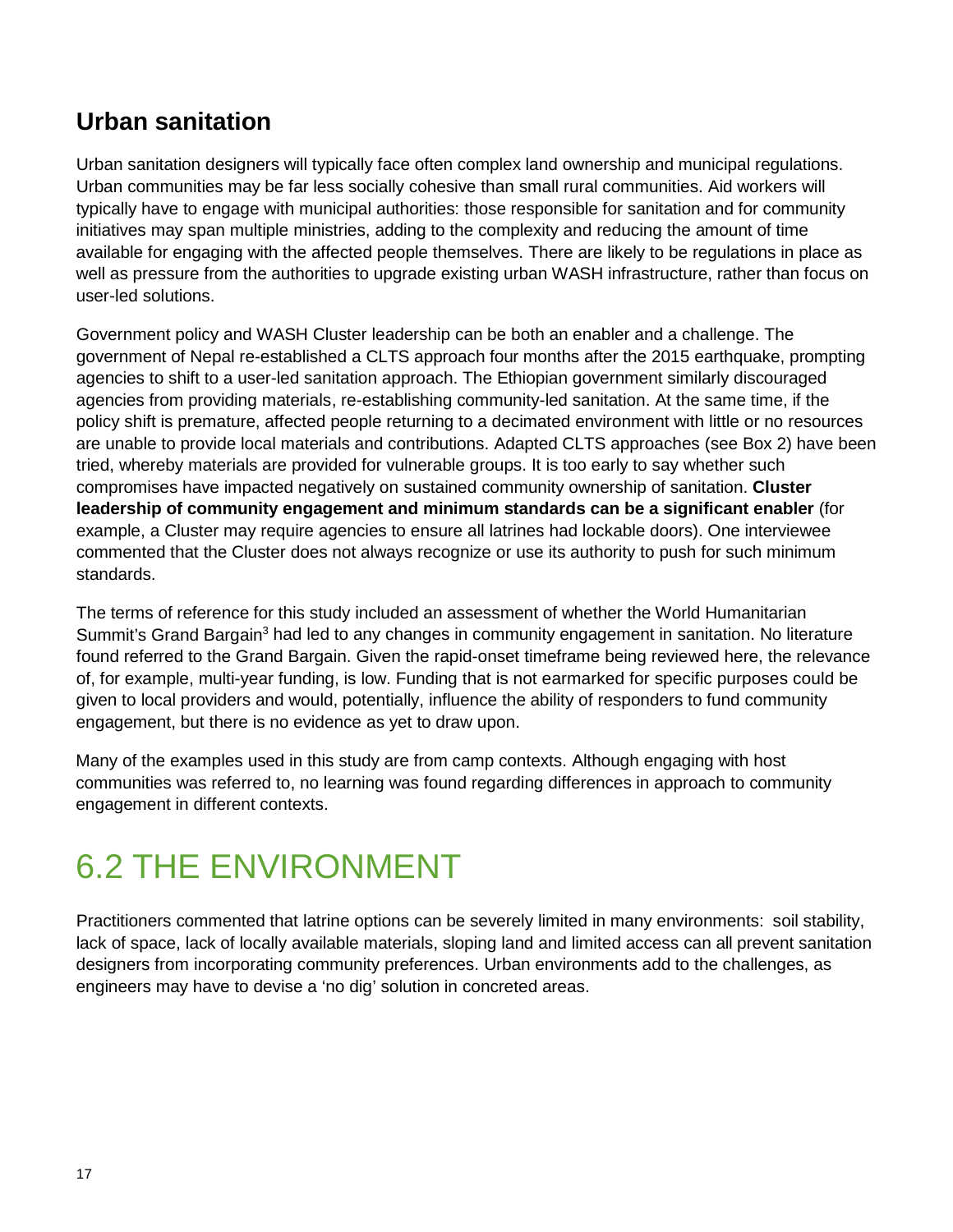#### 6.3 THE 'COMMUNITY'

The term community is often used to describe an apparently homogenous group with shared values, culture and needs. The reality may be considerably different. Communities are diverse (in ethnicity, wealth, age and sex, rural or urban, capacity, health and, particularly among refugees, in nationality). They have differing needs and levels of social stability. Disaster-affected people are also likely to be traumatized and exhausted and may not have the capacity or interest to engage. They may also be subject to numerous demands on their time from multiple agency interventions and be weary of 'participating'. Sanitation was often described as a relatively low priority among affected people early in an emergency: water, food and shelter command more attention. People have also been exposed to intense levels of change; some interviewees noted that they struggle to absorb new information and forms of engagement. One interview said that affected people can also be more receptive to change and new approaches.

No response or community is the same. The findings suggest that we should be careful regarding our assumptions about the affected 'community' and modest in our expectations of them. Some argue that the reality of community engagement is simply a means to an end, where the 'end' is latrines that are used, cleaned and maintained. 'The addition of positive and inclusive terms such as "engagement", "ownership" and "participation" jar with the realities of programmes which, in effect, roll out preformed plans on populations' (Wilkinson et al., 2017). An ALNAP paper asks whether we should 're-envision the humanitarian relationship as a contractual one rather than as an unequal exchange. In a contractual relationship, all sides know what to expect – what will be done in exchange for what – in a deal without sentimentality or rhetoric' (Brown et al., 2014). This would at least clarify expectations and demonstrate honesty and modesty. Either way, the findings suggest that aid workers should: avoid making assumptions about what form and level of engagement is appropriate; adapt to the particular context and people; and be clear and pragmatic about the hoped-for result of community engagement.

## <span id="page-17-0"></span>6.4 AID WORKERS' CAPACITY

Community engagement requires particular skills, for example, in facilitation. WASH personnel may lack these skills and the confidence to test them. **Several interviewees noted that staff with pre-emergency training or experience were far more likely to integrate community engagement approaches into WASH response**. As with all sectors, high turnover of personnel makes training and the widespread use of established guidelines challenging. Agency guidelines are often too lengthy to be practical in rapidonset emergencies and are rarely prioritized to the bare minimum that is often the reality for community engagement in the first few weeks of an emergency. As this report has found, there is little documented evidence of effective, rapid community engagement, further constraining learning.

The old caricature of the 'cowboy' engineer who is a 'know-it-all', ignoring non-technical information, was referred to by some interviewees, indicating that preconceived attitudes remain a barrier. Most, however, thought that weak or absent community engagement was caused mainly by lack of skills, leadership and time, all combined in a chaotic context where the pressure to produce tangible results is intense. WASH staff may have either engineering or community/hygiene promotion backgrounds. Some agencies have separate posts for engineers and community engagement experts. The latter are often given sole responsibility for engaging with communities, whilst the engineers proceed with construction. This can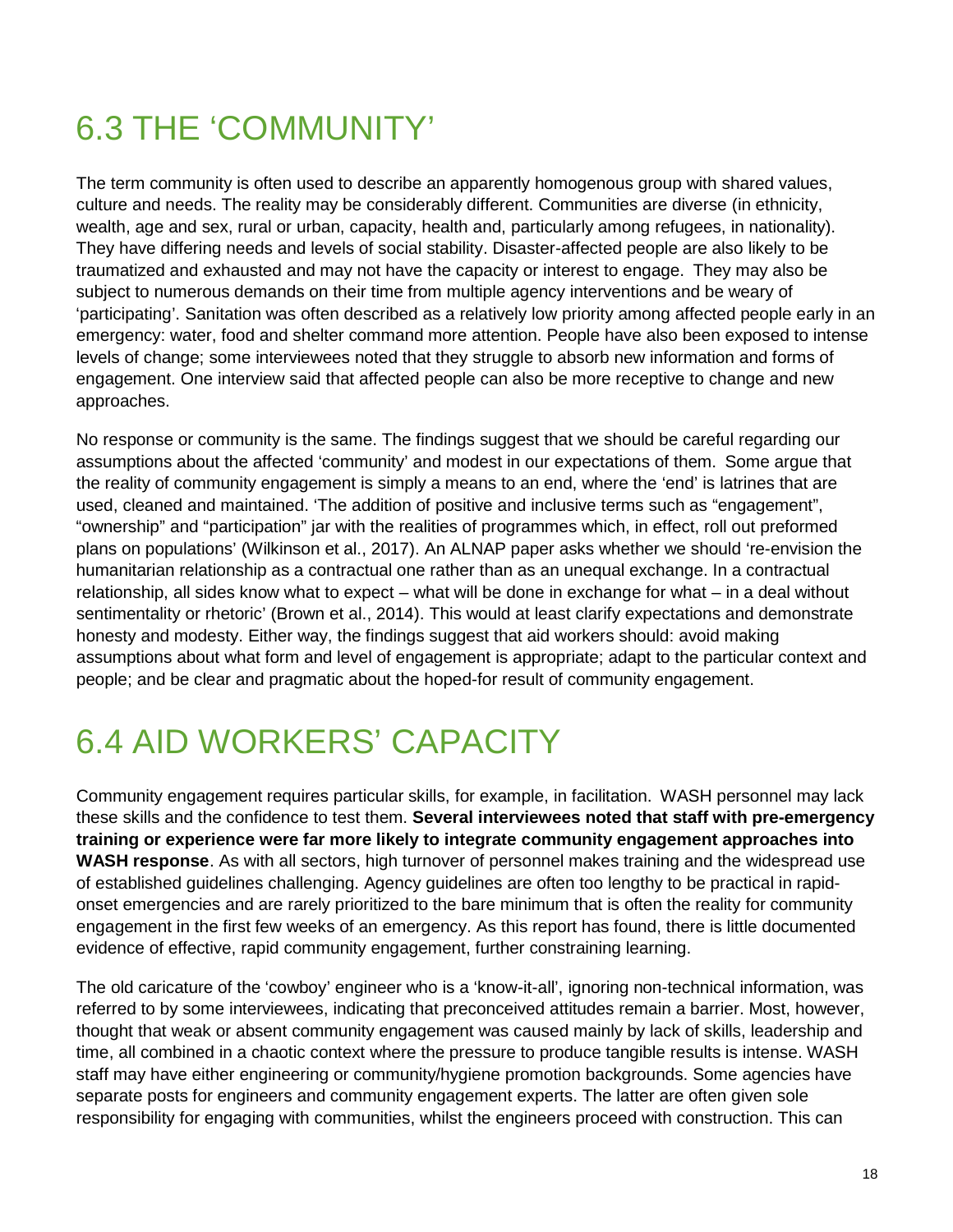apparently greatly increase the risk that community consultation is not integrated into engineering designs, according to some of the interviewees.

Several interviewees suggested that community engagement should always involve engineers, even if the process is led by those with community-based expertise. This idea is supported by several comments referring to the role of Programme Managers, who have an essential role to play in the integration of engineering design and community engagement. However, in rapid-onset emergencies, they are frequently caught up in multiple coordination meetings and other internal or media communication duties, scarcely finding time to engage with field teams, programme design and quality. The presence of engineers/sanitation designers in community engagement also mitigates the risk that community workers will inadvertently raise expectations: engineers can quickly inform communities about the technical constraints, engaging them in the design of acceptable compromises. This is not to suggest that all engineers must engage with all community processes – this would exacerbate the workload of engineers and delay construction – a representative with the authority to convey community feedback to the rest of the engineering team will suffice.

Uncertainty about the feasibility and effectiveness of rapid community engagement doesn't help. Should aid workers delay the construction of latrines in order to talk, when the disease risk is so high, when surely a top-down approach is faster and saves more lives? What if rapid community engagement actually does more harm – by creating the illusion that the community is represented, when lack of time might mean only the leaders and the loudest are speaking for the community? Given technical or land constraints, is there any point in engaging with the community when it might raise expectations? How should aid workers balance the flow of expertise between engineers (who know what is technically possible), and the community (who best know their own preferences and needs)? How do aid workers recognize when the time is right to shift to greater community engagement and shared ownership? Better evidence, documented experience that can be shared and simple, practical advice could help answer some questions and encourage aid workers to view community engagement as a prerequisite for effective sanitation.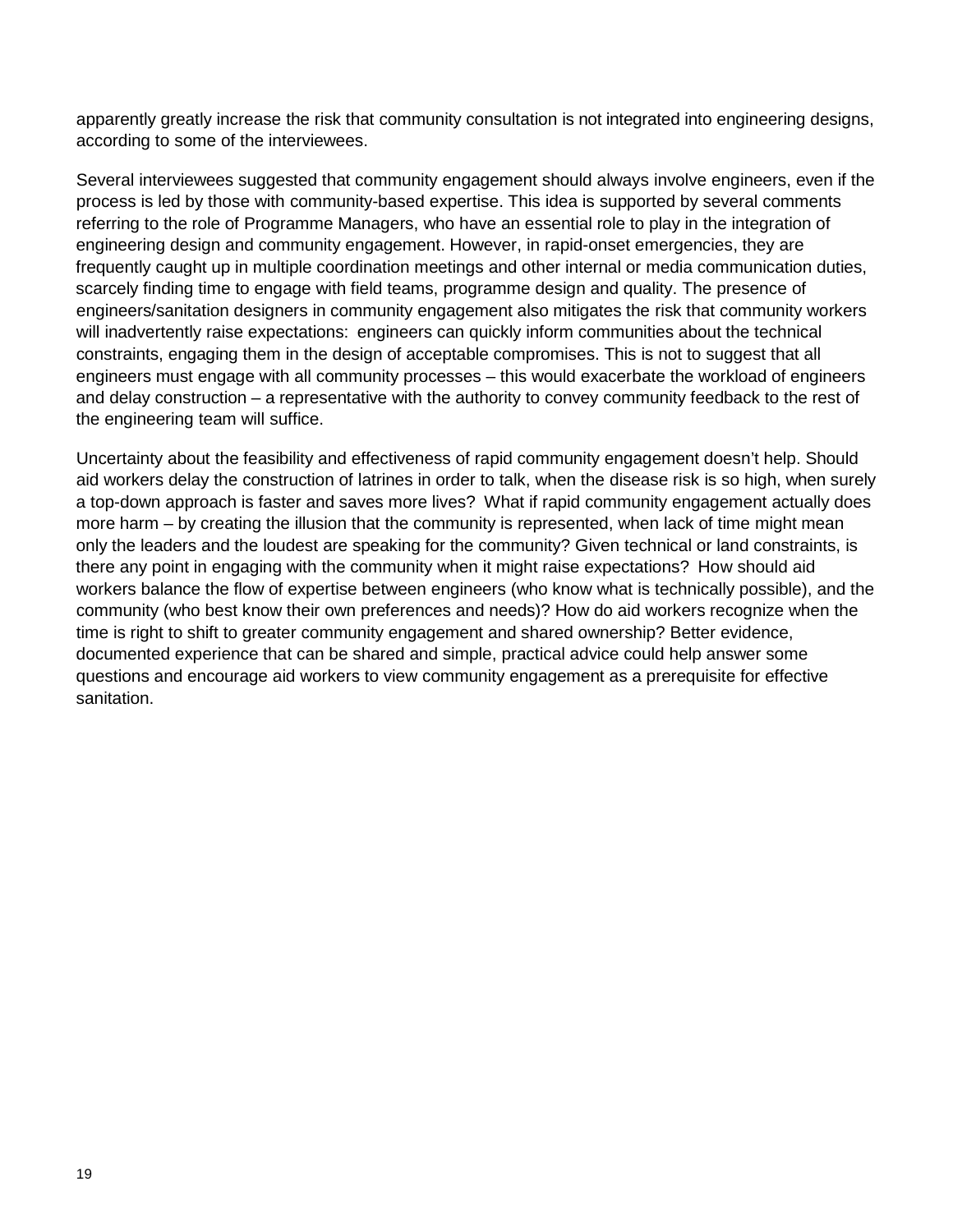## <span id="page-19-0"></span>7 MONITORING & EVALUATION OF COMMUNITY ENGAGEMENT IN **SANITATION**

Systematic and documented field monitoring can be challenging in the humanitarian sector; all the more so is monitoring the effectiveness of community engagement. ALNAP's background paper on engaging communities notes that 'hard data on levels, quality and outcomes of various approaches to engaging with crisis-affected populations are scarce' (Brown et al., 2014).

In general, monitoring and evaluation (M&E) of community engagement and sanitation differs little from standard, often participatory, approaches. Humanitarian responses that have used participatory methods to engage with people also tend to use participatory methods to monitor the results. For example, common methods mentioned include FGDs, key informant interviews, community mapping, 3-pile sorting, transect walks and observation of behaviour and of the (sanitation) environment. Projects utilizing survey approaches and Knowledge, Attitude and Practice (KAP) studies during assessments will often use the same methods to monitor the results.

The subject (the 'what') of monitoring depends on the goals of the response and the chosen activities. As described in Section 4: What [is Community](#page-12-0) Engagement above, there are variations in, and some confusion about, what those goals may be, and hence what to monitor. For example, project proposals and associated logical frameworks may not clarify whether the hoped-for result of community engagement is 'instrumental' – obtaining information about community sanitation preferences and needs in order to design more appropriate facilities – or whether the process is aiming for more complex goals such as ownership and empowerment. Although often overlapping, the focus and approach to monitoring should differ according to the expected result.

In practice, monitoring may focus primarily on activities and outputs such as:

- Number of (community) trainings and meetings;
- Number and type of latrine;
- Number and type of sanitation-related non-food items (NFI) such as potties;
- Quantitative achievements in relation to standards (often Sphere) such as the ratio of latrine users to the number of latrines.

Outcomes – usually referring to behavioural change – may focus on direct or proxy indications that the affected people have accepted and owned the facilities. Such indications of success include:

- Use of the latrines by all members of the community;
- Absence of open defecation in public areas;
- The cleanliness and maintenance of the facilities;
- Levels of (representative) community engagement in the operation and maintenance of sanitation;
- Associated hygiene behaviour such as hand washing, safe disposal of children's faeces.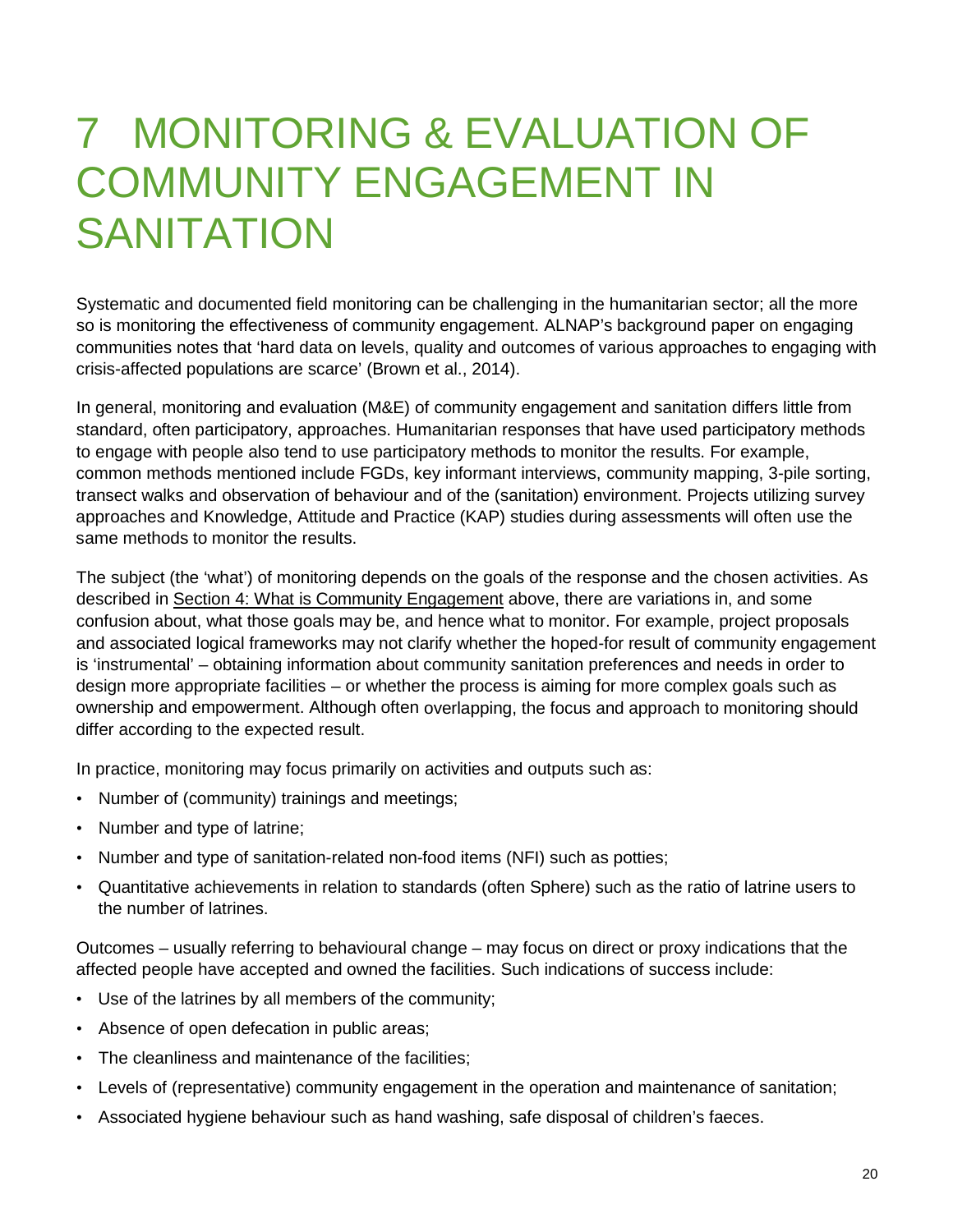The IFRC's Fast PHAST includes the following monitoring questions which provide one of the few sanitation-specific suggestions found:

- Presence and proper use of latrines;
- Absence of children's faeces in courtyard;
- Presence of bathing facilities in the household;
- Hand washing at key times (after contact with faecal matter and before handling food);
- Presence and use of dish rack;
- Presence of hand-washing facility and presence of soap or other cleaning agent.

Several of the above indicators would be monitored by staff, using internal records (e.g. for distributions) and observation (latrine use, presence and use of other facilities, counting faeces in public areas). The community itself can also be engaged with monitoring (e.g. of usage, of cleanliness), although this typically takes longer to establish; no reports were found of participatory monitoring being conducted in the first three months of an emergency.

The rarest form of monitoring (or evaluation) is at the impact level – tracking the effect of WASH on morbidity and mortality. In general, the impossibility of attribution in highly complex contexts with multiple interventions, as well as ethical concerns about control groups, makes the measuring of impact nonviable.

The quality of the latrine construction, according to some interviews, is often overlooked in monitoring, as is the quality of the community engagement process itself. Monitoring the quality of community engagement itself is more complex. Staff may record activities (such as the number of community meetings), but this does not measure their quality or whether they achieved their objectives (such as enabling representative engagement that led to changes). Stott and Keatman (2005) developed a measurement scale for community engagement as follows:

- 0 no participation
- 1 notified
- 2 attended sessions
- 3 able to express opinions (consulted)
- 4 involved in the discussions (engaged)
- 5 able to influence decision-making
- 6 involved in decision-making ('has a vote')
- 7 initiates a particular step or action point
- 8 has final say/control over action to be taken

An Oxfam review in Nepal (Hawkings and O'Reilly, 2016) similarly ranked approaches in relation to an eight-point Participation Ladder ranging from passive involvement at one end of the ladder to autonomy at the other. The report comments that Oxfam 'could invest in developing a framework for participation. This would help in targeting participatory approaches and activities particularly in relation to the most vulnerable, and describing the expected outcomes of participation could lead to more focused monitoring and learning'.

Featherstone's research in Kenya and Myanmar measured the impact of three HAP accountability benchmarks (on participation, handling complaints and information sharing) through community feedback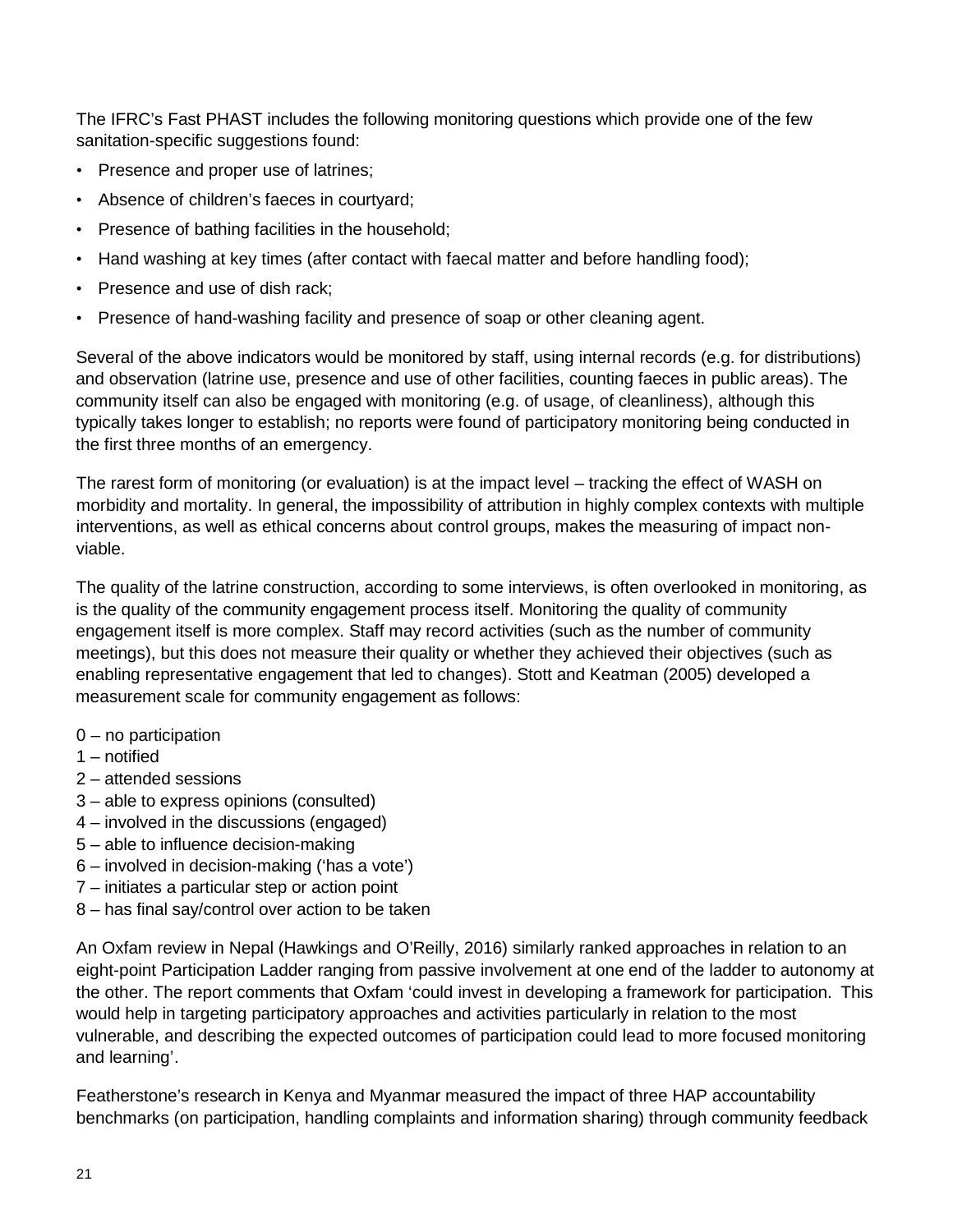using an adapted Listen First methodology. Measurement of impact was participant-led, whereby, for example, participants ranked or scored their experience of the type of participation (from receiving information up to community-led decision-making) and the difference it made to the appropriateness and effectiveness of the project. The above methods were not used in the early phase of emergencies; they could be useful, but would probably need simplifying, at least initially.

It is beyond the scope of this study to suggest how community engagement can or should be monitored. Evidently there is little for practitioners to draw upon for rapid-onset emergencies and work needs to be done to create short and simple methods of measuring the extent to which communities engaged and with what effect. Proxy indicators may be the most feasible and have been used successfully, such as levels of actual use of the sanitation facilities as described above for measuring outcomes. The Core Humanitarian Standard's [Guidance Notes and Indicators](https://corehumanitarianstandard.org/files/files/CHS-Guidance-Notes-and-Indicators.pdf) contains broad monitoring suggestions for key elements of community engagement. As yet though, the sector has not evidenced the central assumption – that quality community engagement will lead to more appropriate facilities that are owned and used (and possibly also lead to longer term outcomes linked to empowerment). To an extent, the evidence can be found in the sanitation interventions which failed to consult communities. These failures inadvertently provide a kind of control group for comparison with more user-led design. What is unclear is what 'good enough' community engagement actually entails in the time-poor context of a rapid-onset emergency. The systematic monitoring and evaluation of approaches and their effects is a gap waiting to be filled.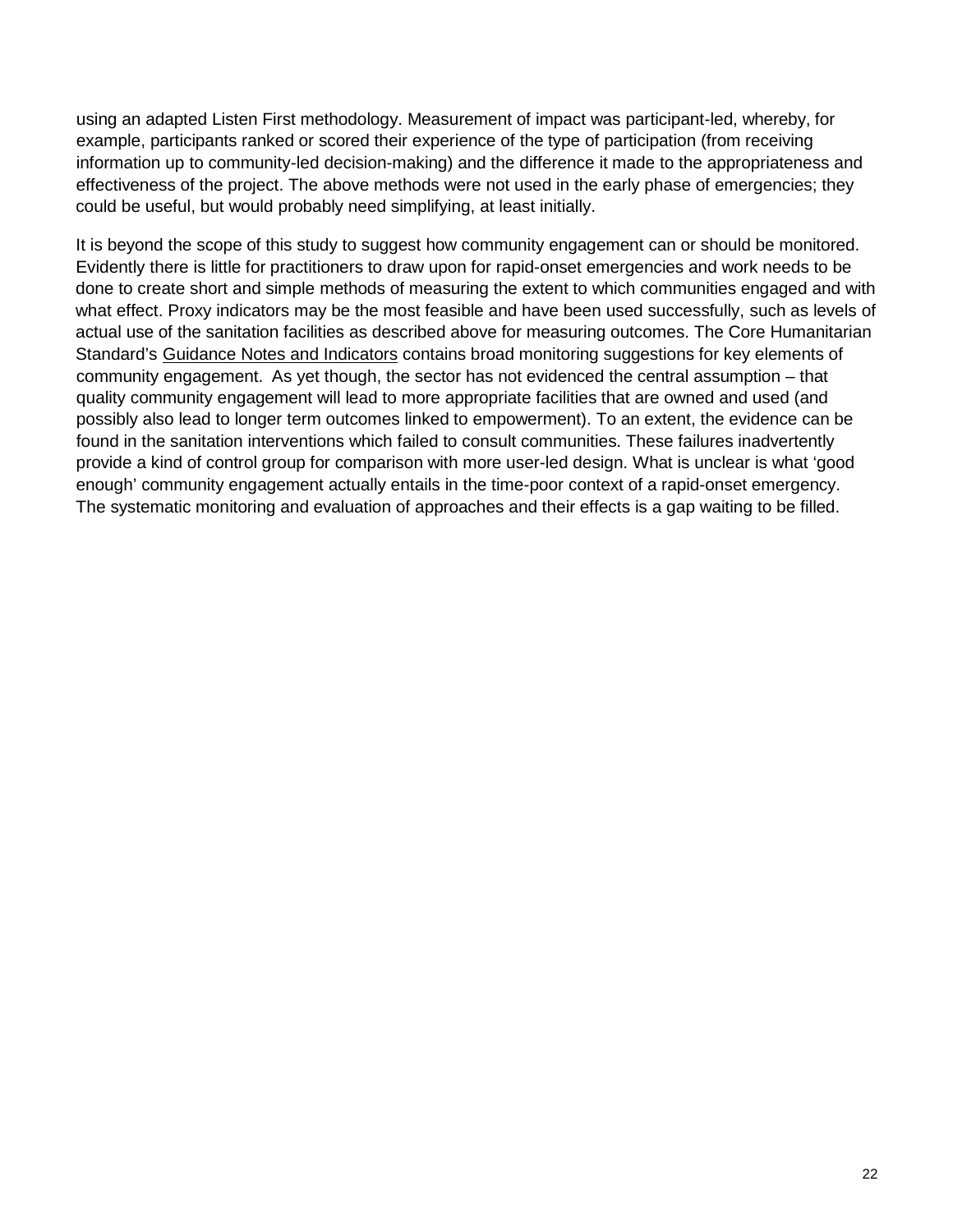## <span id="page-22-0"></span>8 COSTS AND COST-**EFFECTIVENESS**

Although there is some evidence about the cost of *not* engaging with communities (see the Za'atari example in [Section 5: What](#page-14-0) Didn't Work and Why), agencies seem not to evaluate the cost-effectiveness of community engagement. This is perhaps not surprising, as it is potentially complex and by no means confined to this sector. The 'Cost-effectiveness of WASH interventions in emergencies was not able to be assessed. There were minimal economic outcomes or cost related data and information was inconsistent and too heterogenous for analysis' (Yates et al., 2017a). Featherstone (2013) found some evidence stating 'the literature highlighted several instances where community involvement in procurement had increased a programme's efficiency. Where communities had been empowered to monitor contractors, there was greater efficiency and value for money'.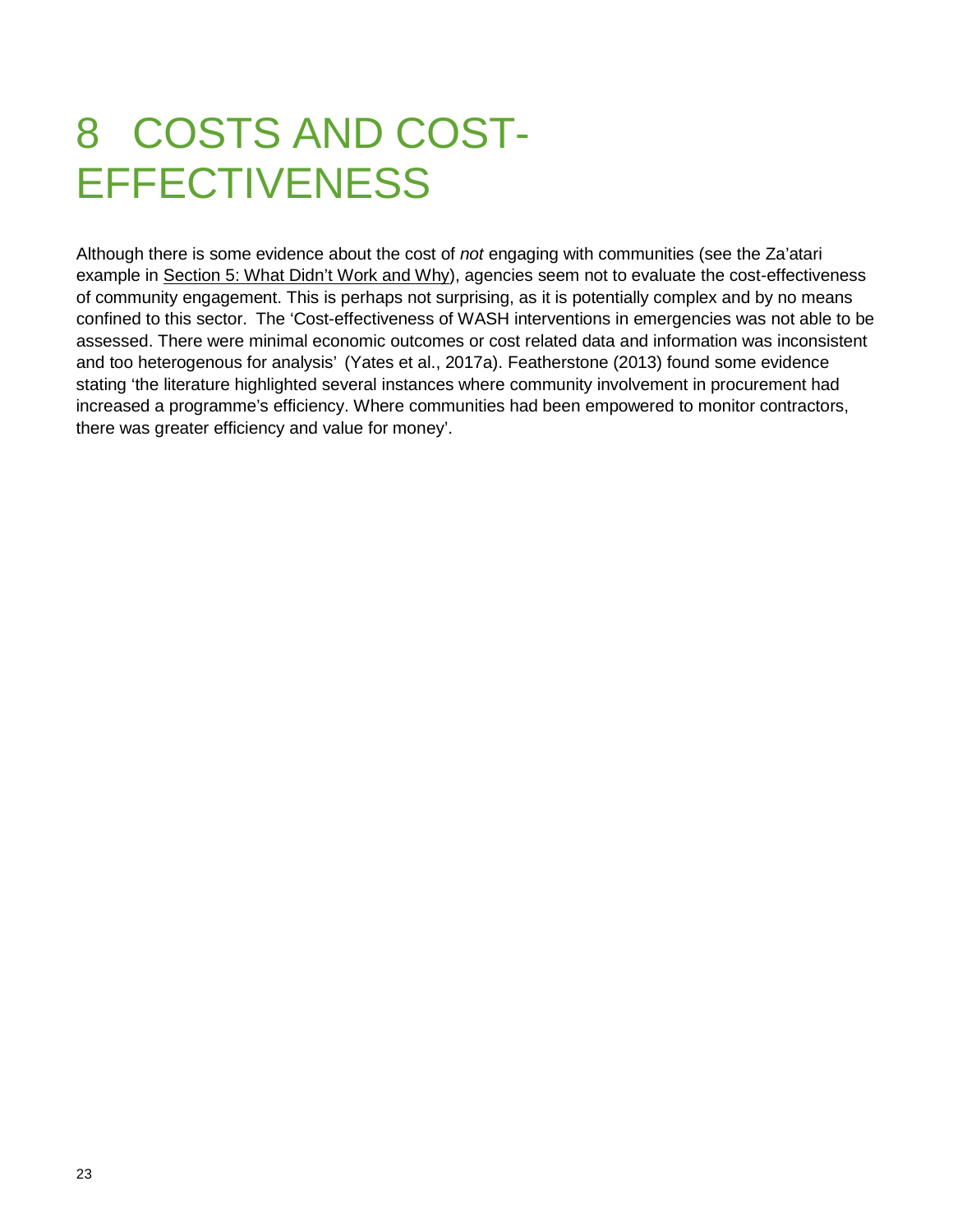## <span id="page-23-0"></span>9 CONCLUSIONS

The findings suggest that the engagement of affected communities in the design and implementation of sanitation facilities is patchy and weak, with little documented evidence. There are examples of good practice, but few were reliably tested in the first three months of an emergency. Interviews tended to emphasize that the reality of community 'engagement' in the first few weeks is often little more than cursory consultation – or that it often doesn't happen at all. At the same time, interviewees were unanimous in believing that even a bare minimum of consultation could make a significant difference, and that it was feasible and could provide a basis for subsequent deeper participation and community ownership.

#### <span id="page-23-1"></span>9.1 SUMMARY OF APPROACHES THAT MAKE A **DIFFERENCE**

- Always engage: even a few hours of rapid community engagement can make a significant difference to the appropriateness and acceptance of sanitation facilities. Rapid engagement can still ensure that women, children, the elderly, disabled and other vulnerable groups are included;
- Start with simple community engagement objectives and proposed sanitation designs;
- Create a short list of the critical information about the affected people's sanitation practices and beliefs that must be understood before facilities are designed. Again, gather feedback from vulnerable groups, women and children;
- Ensure (some) involvement of the engineers in community engagement at the outset;
- Identify effective and accepted community leaders as early as possible;
- Identify the skills available in the affected communities don't assume outsiders are needed;
- Consult with the community about maintenance and cleaning early in the response;
- Prepare. Invest in pre-crisis skills and an understanding of the community;
- Leadership: from the WASH Cluster or government on community engagement in sanitation;
- Communicate honestly with the affected communities about the constraints and compromises imposed by the context (technical constraints, space, funding etc.);
- Assume nothing about community needs and preferences. Designs will usually need to be revisited and redesigned over time;
- Plan for a process: start simple and adapt and deepen as time and context permits.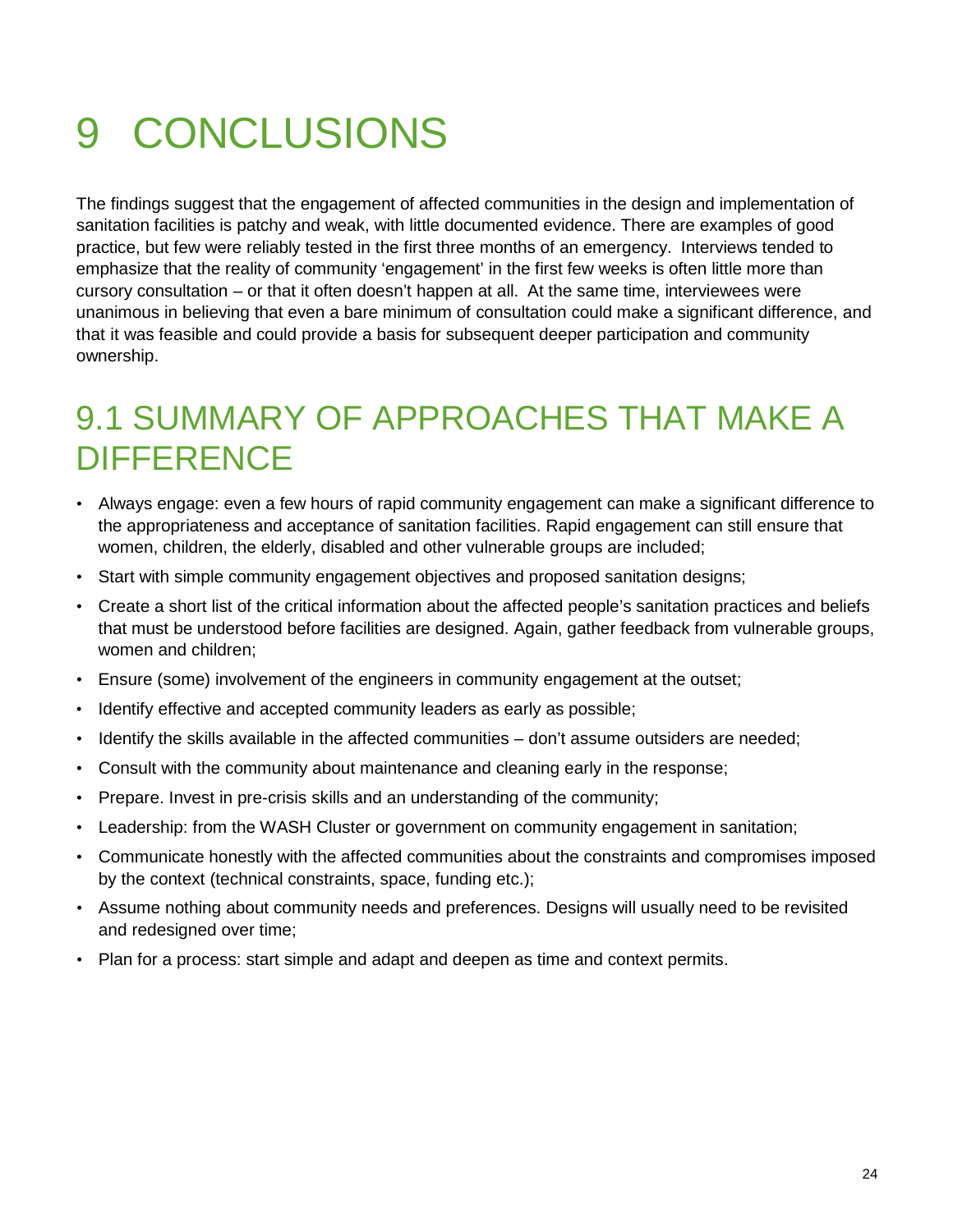There needs to be a dedicated and courageous redefinition of what community engagement entails, and for what purpose, in the first few weeks of a rapid-onset emergency. Genuinely minimum standards or basic principles on engagement are needed – aiming for a sufficiency that is still effective and can be adapted to different contexts. Those who firmly believe in the virtue and efficacy of community engagement may fear that simplicity and brevity could lead to failure, or worse, do harm. To assuage those fears, these bare minimums must be designed and implemented within a framework of risk management and steady iteration – a framework that addresses the main risks of poorly implemented engagement and is designed to progressively develop approaches and levels of community engagement over time. To win the hearts and minds of those who fear that engaging with communities at all is a luxury that time and context simply do not permit – or even a potentially dangerous diversion from life-saving sanitation provision – more evidence is needed to demonstrate the efficacy (and cost savings) of engaging in ways that are practical, achievable and respectful of the affected communities' needs and current capacity.

It is not clear whether new approaches to community engagement are needed, or whether existing methods will suffice if suitably adapted to rapid-onset. If the HIF Challenge projects can capture, through well-documented monitoring and evaluation, old or new approaches to community engagement that are feasible in rapid-onset emergencies and lead to appropriate and effective sanitation, this would be a major innovation. If guidance and advice can be presented in a (very) short, simple format, that too would be an innovation. The findings would also serve as an important advocacy tool, to influence policy and address some of the structural and contextual challenges that weaken efforts to engage people in sanitation design and provision.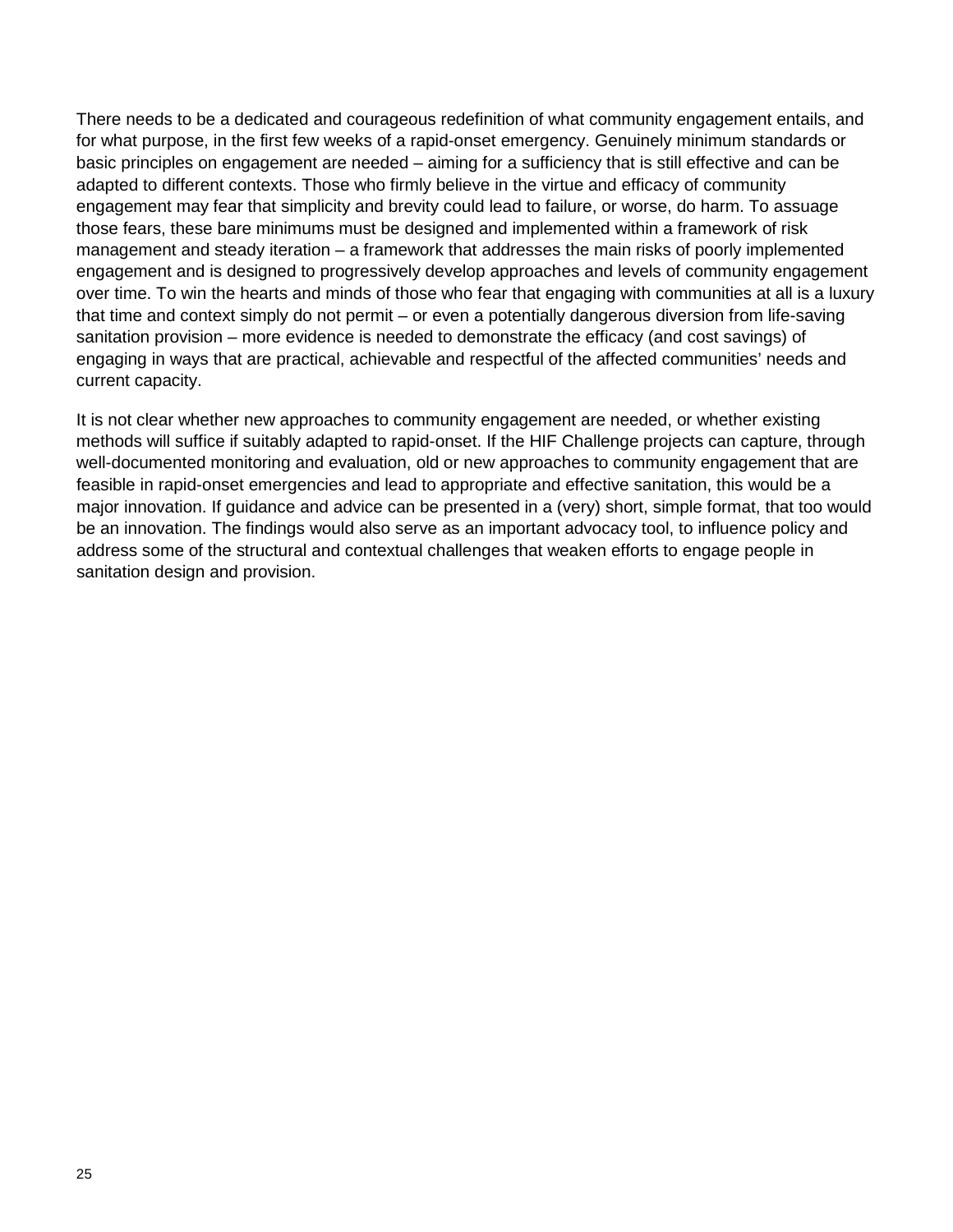## <span id="page-25-0"></span>APPENDIX 1: LIST OF INTERVIEWEES

- Andy Bastable, Head of Water and Sanitation, Oxfam Global Humanitarian Team
- Bibi Lamond, IRC Senior EH (WASH) Coordinator, Emergency Response Team
- Brian McSorley, Water & Sanitation Engineering Advisor, Oxfam Global Humanitarian Team
- Frank Greaves, WASH Lead, Tearfund
- Jenny Lamb, Water & Sanitation Engineering Advisor, Oxfam Global Humanitarian Team
- Karine Deniel, Coordinatrice de cluster EHA Field Support Team, ACF
- Katrice King, Humanitarian WASH Advisor, Save the Children
- Libertad Gonzalez, Hygiene Promotion Advisor, Netherlands Red Cross Society
- Marion O'Reilly, Head of Public Health Promotion, Oxfam Global Humanitarian Team
- Nick Brookes, Emergency WASH Team Leader, CARE International
- Pavani Ram, Director, Community for Global Health Equity and Office of Global Health Initiatives. Associate Professor, Department of Epidemiology and Environmental Health, University of Buffalo
- Penninah Mathenge, Environment Health Sanitation and Hygiene Specialist, IRC
- Robert Fraser, Senior Officer, WASH, IFRC
- Timothy Grieve, Head of WASH, UNICEF
- William Carter, Senior Officer, WASH, IFRC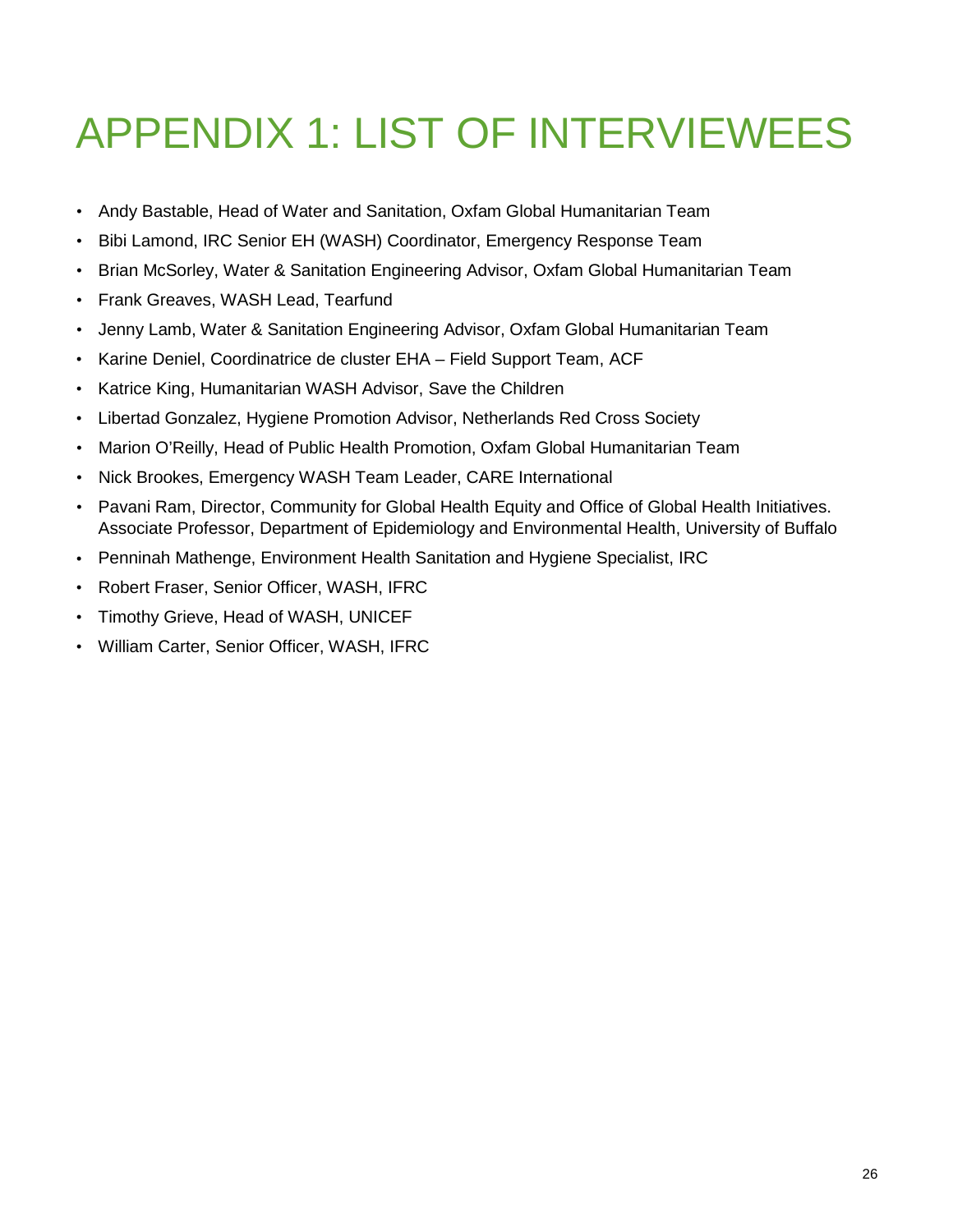## <span id="page-26-0"></span>REFERENCES

ACF (2014). *Local Capacity Building Reinforcement to Increase Wash Management and Sustainability in Dare-i-Suf Bala and Payin Districts, Samangan Province, Afghanistan*. Report submitted by Caterina Monti. March 2014. [https://www.alnap.org/system/files/content/resource/files/main/acf-2014-afghanistan-wash%28samangan%29-final](https://www.alnap.org/system/files/content/resource/files/main/acf-2014-afghanistan-wash%28samangan%29-final-evaluation.pdf)[evaluation.pdf](https://www.alnap.org/system/files/content/resource/files/main/acf-2014-afghanistan-wash%28samangan%29-final-evaluation.pdf)

ACF (undated). *Case Study: CLTS Open Defecation Free (ODF) Declaration Celebration in Tetugu*. [https://www.actionagainsthunger.org/sites/default/files/publications/Case\\_Study\\_CLTS\\_Open\\_Defecation\\_Free\\_OD](https://www.actionagainsthunger.org/sites/default/files/publications/Case_Study_CLTS_Open_Defecation_Free_ODF_Declaration_Celebration_in_Tetugu_Otuke_District_Uganda_11.2011.pdf) [F\\_Declaration\\_Celebration\\_in\\_Tetugu\\_Otuke\\_District\\_Uganda\\_11.2011.pdf](https://www.actionagainsthunger.org/sites/default/files/publications/Case_Study_CLTS_Open_Defecation_Free_ODF_Declaration_Celebration_in_Tetugu_Otuke_District_Uganda_11.2011.pdf)

ALNAP (2012). *The State of the Humanitarian System*. 2012 Edition. London: ODI, July 2012. <https://www.alnap.org/system/files/content/resource/files/main/alnap-sohs-2012-lo-res.pdf>

Armstrong, A. (2016). *Ensuring Availability and Sustainable Management of Water and Sanitation for All. Development-orientated Relief and Recovery in the WASH Sector: A Survey of Current Practice*. Briefing paper 2379 for the 39th WEDC International Conference, Kumasi, Ghana, 2016. [https://wedc](https://wedc-knowledge.lboro.ac.uk/resources/conference/39/Armstrong-2379.pdf)[knowledge.lboro.ac.uk/resources/conference/39/Armstrong-2379.pdf](https://wedc-knowledge.lboro.ac.uk/resources/conference/39/Armstrong-2379.pdf)

Bastable, A. and Russell, L. (2013). *Gap Analysis in Emergency Water, Sanitation and Hygiene Promotion*. HIF, July 2013. [http://www.elrha.org/wp-content/uploads/2015/01/hif\\_wash\\_gap\\_analysis\\_1.pdf](http://www.elrha.org/wp-content/uploads/2015/01/hif_wash_gap_analysis_1.pdf)

Brown, D., Donini, A. and Knox Clarke, P. (2014). *Engagement of crisis-affected people in humanitarian action*. Background Paper of ALNAP's 29th Annual Meeting, 11–12 March 2014, Addis Ababa. London: ALNAP/ODI. <https://www.alnap.org/system/files/content/resource/files/main/background-paper-29th-meeting.pdf>

Cairncross, S, Ensink, J and Kahawita, K. (2009). *Evaluation of the WASH activities undertaken to prevent and control cholera outbreaks in Guinea-Conakry & Guinea-Bissau. Systematic Literature Review.* London School of Hygiene and Tropical Medicine. [https://www.unicef.org/evaluation/files/LSHTM\\_WASH\\_Evaluation\\_last\\_Guinea-](https://www.unicef.org/evaluation/files/LSHTM_WASH_Evaluation_last_Guinea-Bissau.pdf)[Bissau.pdf](https://www.unicef.org/evaluation/files/LSHTM_WASH_Evaluation_last_Guinea-Bissau.pdf)

Capps, John Meyer and Njiru, Haron (2015). 'Open Defecation Status, Community-Led Total Sanitation and Ebola Virus Disease (EVD)' in Voinjama and Kolahun Health Districts, Lofa County, Liberia (2014). *Evaluation of Global Communities CLTS work funded by USAID*. June 2015 [https://www.globalcommunities.org/publications/Global-](https://www.globalcommunities.org/publications/Global-Communities-Ebola%20Study%20Report_081015.pdf)[Communities-Ebola%20Study%20Report\\_081015.pdf](https://www.globalcommunities.org/publications/Global-Communities-Ebola%20Study%20Report_081015.pdf)

CARE (2015). *Nepal: Rapid Gender Analysis for Sindhupalchowk*. Updated 20 May 2015. <https://reliefweb.int/report/nepal/nepal-rapid-gender-analysis-sindupalchowk>

Dyah, Andi and Chang, Wayne (2014) unpublished. *Save the Children Rapid Response: Latrines*. Northwest Leyte Island, Philippines. Save the Children Methodology. Save the Children, 18 January 2014.

Featherstone, A. (2013). *Improving Impact. Do Accountability Mechanisms Deliver Results?* A Joint Christian Aid, Save the Children, Humanitarian Accountability Partnership Report. June 2013. [https://www.alnap.org/help](https://www.alnap.org/help-library/improving-impact-do-accountability-mechanisms-deliver-results)[library/improving-impact-do-accountability-mechanisms-deliver-results](https://www.alnap.org/help-library/improving-impact-do-accountability-mechanisms-deliver-results)

Gonzalez, Libertad and Kabura, Rebecca (2006). *Using PHAST for in-Country Disease Outbreaks Response*. *Uganda Red Cross Emergency Response During the Cholera Outbreak*. June 2006. [https://watsanmissionassistant.wikispaces.com/file/view/Uganda+RC+-++PHAST+in+emergency+-](https://watsanmissionassistant.wikispaces.com/file/view/Uganda+RC+-++PHAST+in+emergency+-+Cholera+outbreak.pdf) [+Cholera+outbreak.pdf](https://watsanmissionassistant.wikispaces.com/file/view/Uganda+RC+-++PHAST+in+emergency+-+Cholera+outbreak.pdf)

Greaves, F. (2016). *CLTS in Post-Emergency and Fragile States Settings, Frontiers of CLTS: Innovations and Insights* 9, Brighton: IDS. [http://www.communityledtotalsanitation.org/sites/communityledtotalsanitation.org/files/](http://www.communityledtotalsanitation.org/sites/communityledtotalsanitation.org/files/Frontiers9_CLTS_%20postemergencies.pdf) [Frontiers9\\_CLTS\\_%20postemergencies.pdf](http://www.communityledtotalsanitation.org/sites/communityledtotalsanitation.org/files/Frontiers9_CLTS_%20postemergencies.pdf)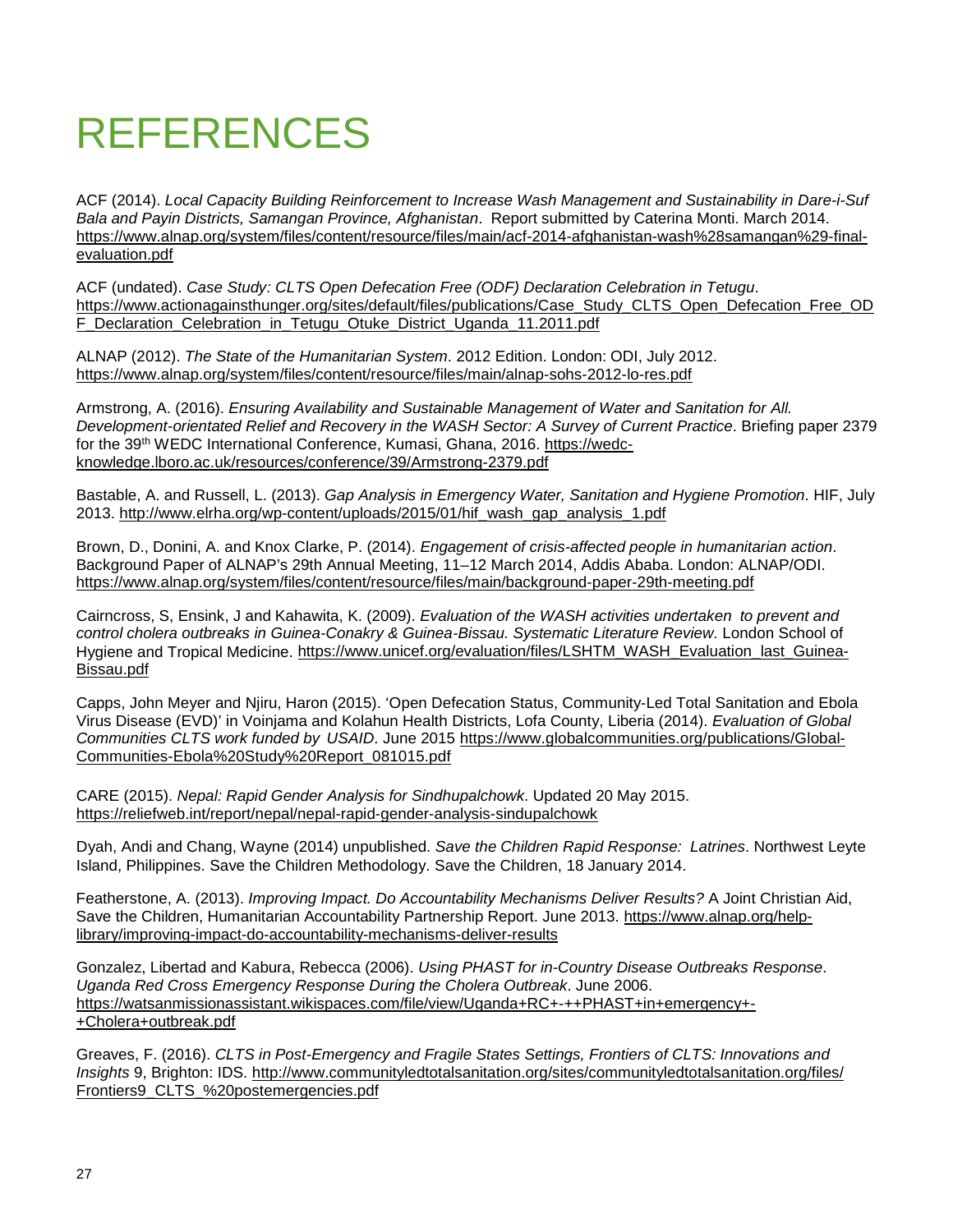Greaves, F. (Draft 2012). *Learning and recommendations on the use of CLTS in emergency and post-conflict/postemergency situations*. May 2012. [https://www.pseau.org/outils/ouvrages/tearfund\\_learning](https://www.pseau.org/outils/ouvrages/tearfund_learning_and_recommendations_on_the_use_of_clts_in_emergency_contexts_2012.pdf) and recommendations on the use of clts in emergency contexts 2012.pdf

Greaves, F. (2010). *Adoption of Community-Led Total Sanitation. Guidance for programming of CLTS in Tearfundsupported projects*. Tearfund. [http://www.communityledtotalsanitation.org/sites/community](http://www.communityledtotalsanitation.org/sites/communityledtotalsanitation.org/files/media/Tearfund_CLTS_guidelines.pdf) [ledtotalsanitation.org/files/media/Tearfund\\_CLTS\\_guidelines.pdf](http://www.communityledtotalsanitation.org/sites/communityledtotalsanitation.org/files/media/Tearfund_CLTS_guidelines.pdf)

Hawkings, Helen and O'Reilly, Marion. (2016) unpublished. *Nepal Earthquake Wash Response. Learning Review of Community Engagement, Menstrual Hygiene Management and Capacity Building*. Oxfam, March 2016.

HIF (2017). *Challenge: User-centred sanitation design through rapid community engagement*. Handbook 3: Call for Rapid Community Engagement Projects. HIF. ELRHA. [http://www.elrha.org/hif/funding/water-sanitation-hygiene](http://www.elrha.org/hif/funding/water-sanitation-hygiene-wash/challenges/rapid-user-driven-sanitation-challenge/)[wash/challenges/rapid-user-driven-sanitation-challenge/](http://www.elrha.org/hif/funding/water-sanitation-hygiene-wash/challenges/rapid-user-driven-sanitation-challenge/)

IRIN (2013). *Vandalism hampers sanitation efforts in Jordan's Za'atari camp*. 19 July 2013. [http://www.irinnews.org/feature/2013/07/19/vandalism-hampers-sanitation-efforts-jordan%E2%80%99s](http://www.irinnews.org/feature/2013/07/19/vandalism-hampers-sanitation-efforts-jordan%E2%80%99s-za%E2%80%99atari-camp)[za%E2%80%99atari-camp](http://www.irinnews.org/feature/2013/07/19/vandalism-hampers-sanitation-efforts-jordan%E2%80%99s-za%E2%80%99atari-camp)

Lloyd, A. (undated) unpublished. *Methods for community engagement in sanitation for children in emergencies*. Produced for Oxfam in Tanzania.

Niederberger, Eva, Ferron, Suzanne and O'Reilly, Marion (2016). *Guide to community engagement in WASH. A practitioner's guide, based on lessons from Ebola*. Oxfam. [https://policy-practice.oxfam.org.uk/publications/guide-to](https://policy-practice.oxfam.org.uk/publications/guide-to-community-engagement-in-wash-a-practitioners-guide-based-on-lessons-fr-620139)[community-engagement-in-wash-a-practitioners-guide-based-on-lessons-fr-620139](https://policy-practice.oxfam.org.uk/publications/guide-to-community-engagement-in-wash-a-practitioners-guide-based-on-lessons-fr-620139)

Oxfam (undated). *Urban WASH Lessons Learned from Post-Earthquake Response in Haiti*. [https://policy](https://policy-practice.oxfam.org.uk/publications/urban-wash-lessons-learned-from-post-earthquake-response-in-haiti-136538)[practice.oxfam.org.uk/publications/urban-wash-lessons-learned-from-post-earthquake-response-in-haiti-136538](https://policy-practice.oxfam.org.uk/publications/urban-wash-lessons-learned-from-post-earthquake-response-in-haiti-136538)

Oxfam (2015) unpublished. *Oxfam & Partners WASH Guide to Community Mapping, Cobwebs & Action Planning*. Oxfam in Nepal, September 2015.

Oxfam (2017) unpublished. *Draft Community Engagement in WASH*.

Ramesh, A., Blanchet, K., Ensink, J.H.J. and Roberts, B. (2015). *Evidence on the Effectiveness of Water, Sanitation, and Hygiene (WASH) Interventions on Health Outcomes in Humanitarian Crises: A Systematic Review. PLoS ONE* 10(9): e0124688. doi: 10.1371/journal.pone.0124688. <http://journals.plos.org/plosone/article?id=10.1371/journal.pone.0124688>

Ramos, M., Benelli, P., Irvine, E. and Watson, J. (2016). *Handwashing. WASH in Emergencies. HIF Problem Exploration Report*. Cardiff: ELRHA. [http://www.elrha.org/wp-content/uploads/2016/01/Handwashing-WASH-](http://www.elrha.org/wp-content/uploads/2016/01/Handwashing-WASH-Problem-Exploration-Report.pdf)[Problem-Exploration-Report.pdf](http://www.elrha.org/wp-content/uploads/2016/01/Handwashing-WASH-Problem-Exploration-Report.pdf)

Sagan, Sonya and Barech, Kasim. (2011) unpublished PowerPoint. *Oxfam Hyderabad. Community Led Total Sanitation (CLTS). A viable approach in emergencies?* Oxfam.

Scott, R. (2013). *Sustainable WASH interventions as populations transition from relief to development*. Written for Tearfund UK. WEDC, February 2013. [https://learn.tearfund.org/~/media/files/tilz/](https://learn.tearfund.org/%7E/media/files/tilz/topics/watsan/20130228_ofda_tearfund_wedc_transitioning_wash_mainreport_final.pdf?la=en) [topics/watsan/20130228\\_ofda\\_tearfund\\_wedc\\_transitioning\\_wash\\_mainreport\\_final.pdf?la=en](https://learn.tearfund.org/%7E/media/files/tilz/topics/watsan/20130228_ofda_tearfund_wedc_transitioning_wash_mainreport_final.pdf?la=en)

Stott, Leda and Keatman, Tracey. (2005). *Tools for Exploring Community Engagement in Partnerships*. Building Partnerships for Development in Water and Sanitation (BPD), May 2005. [http://www.bpdws.org/web/d/doc\\_267.pdf?statsHandlerDone=1](http://www.bpdws.org/web/d/doc_267.pdf?statsHandlerDone=1)

UNICEF (2015). *Communication for Humanitarian Action Toolkit (CHAT)*. Working Version. New York: UNICEF, May 2015. [http://www.unicefinemergencies.com/downloads/eresource/docs/Communication%20for%20Development/6-](http://www.unicefinemergencies.com/downloads/eresource/docs/%E2%80%8CCommunication%20for%20Development/6-C4D-CHAT_Proof-2.pdf) [C4D-CHAT\\_Proof-2.pdf](http://www.unicefinemergencies.com/downloads/eresource/docs/%E2%80%8CCommunication%20for%20Development/6-C4D-CHAT_Proof-2.pdf)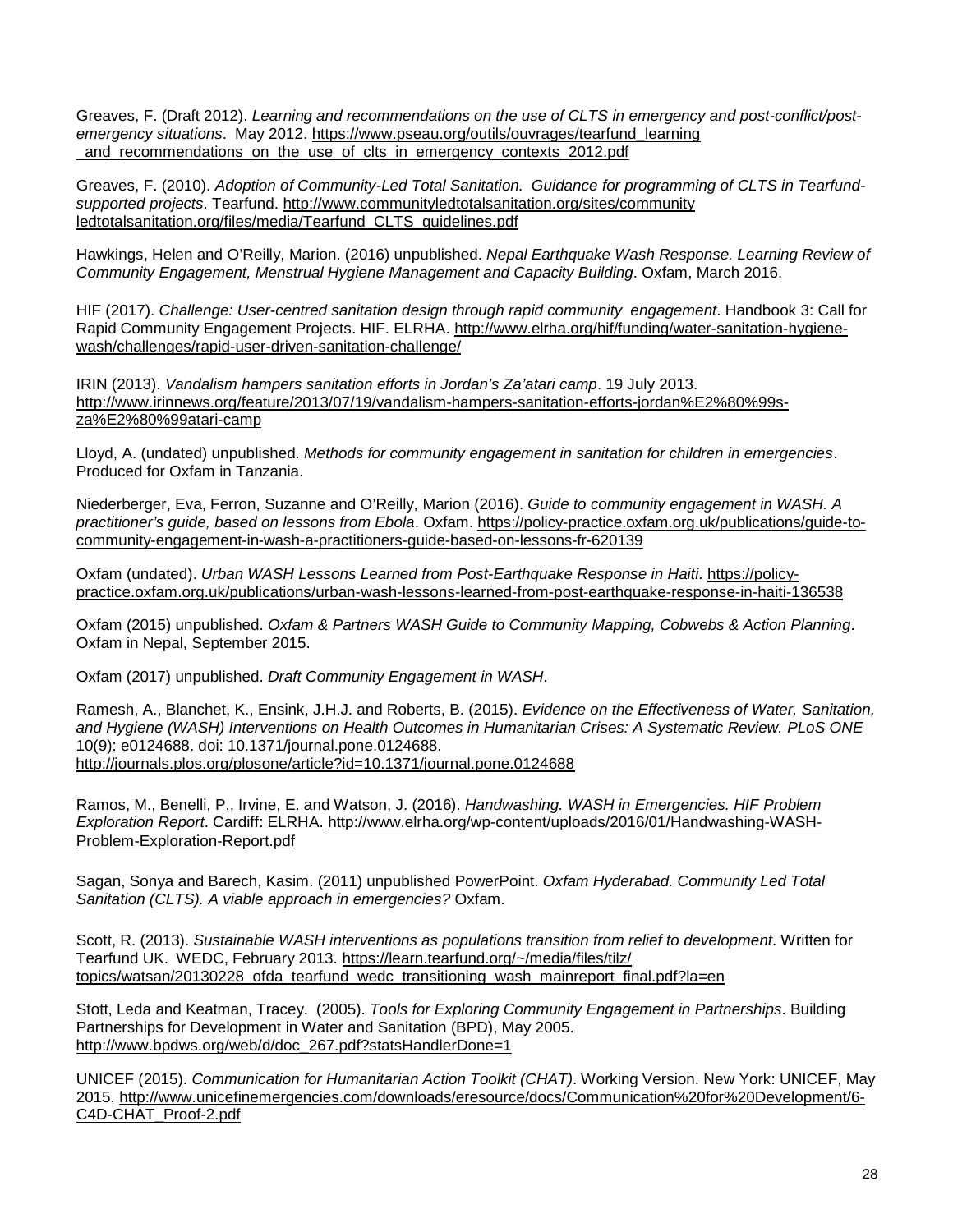Wilkinson, A., Parker, M., Martineau, F. and Leach, M. (2017). *Engaging 'communities': anthropological insights from the West African Ebola epidemic. Phil. Trans. R. Soc*. B 372: 20160305.<http://dx.doi.org/10.1098/rstb.2016.0305>

WSUP (2013). *Topic Brief February 2013. Getting communities engaged in water and sanitation projects: participatory design and consumer feedback*. [https://www.wsup.com/insights/getting-communities-engaged-in-water](https://www.wsup.com/insights/getting-communities-engaged-in-water-and-sanitation-projects-participatory-design-and-consumer-feedback/)[and-sanitation-projects-participatory-design-and-consumer-feedback/](https://www.wsup.com/insights/getting-communities-engaged-in-water-and-sanitation-projects-participatory-design-and-consumer-feedback/)

Yates, T., Allen, J., Joseph, M.L. and Lantagne, D. (2017a). *Short-term WASH interventions in emergency response: a systematic review. 3ie Systematic Review 33*. London: International Initiative for Impact Evaluation (3ie). <https://reliefweb.int/sites/reliefweb.int/files/resources/sr33-wash-interventions.pdf>

Yates, T., Allen, J., Leandre Joseph, M. and Lantagne, D. (2017b). *WASH interventions in disease outbreak response. Humanitarian Evidence Programme*. Oxford: Oxfam GB. [https://policy](https://policy-practice.oxfam.org.uk/publications/wash-interventions-in-disease-outbreak-response-620202)[practice.oxfam.org.uk/publications/wash-interventions-in-disease-outbreak-response-620202](https://policy-practice.oxfam.org.uk/publications/wash-interventions-in-disease-outbreak-response-620202)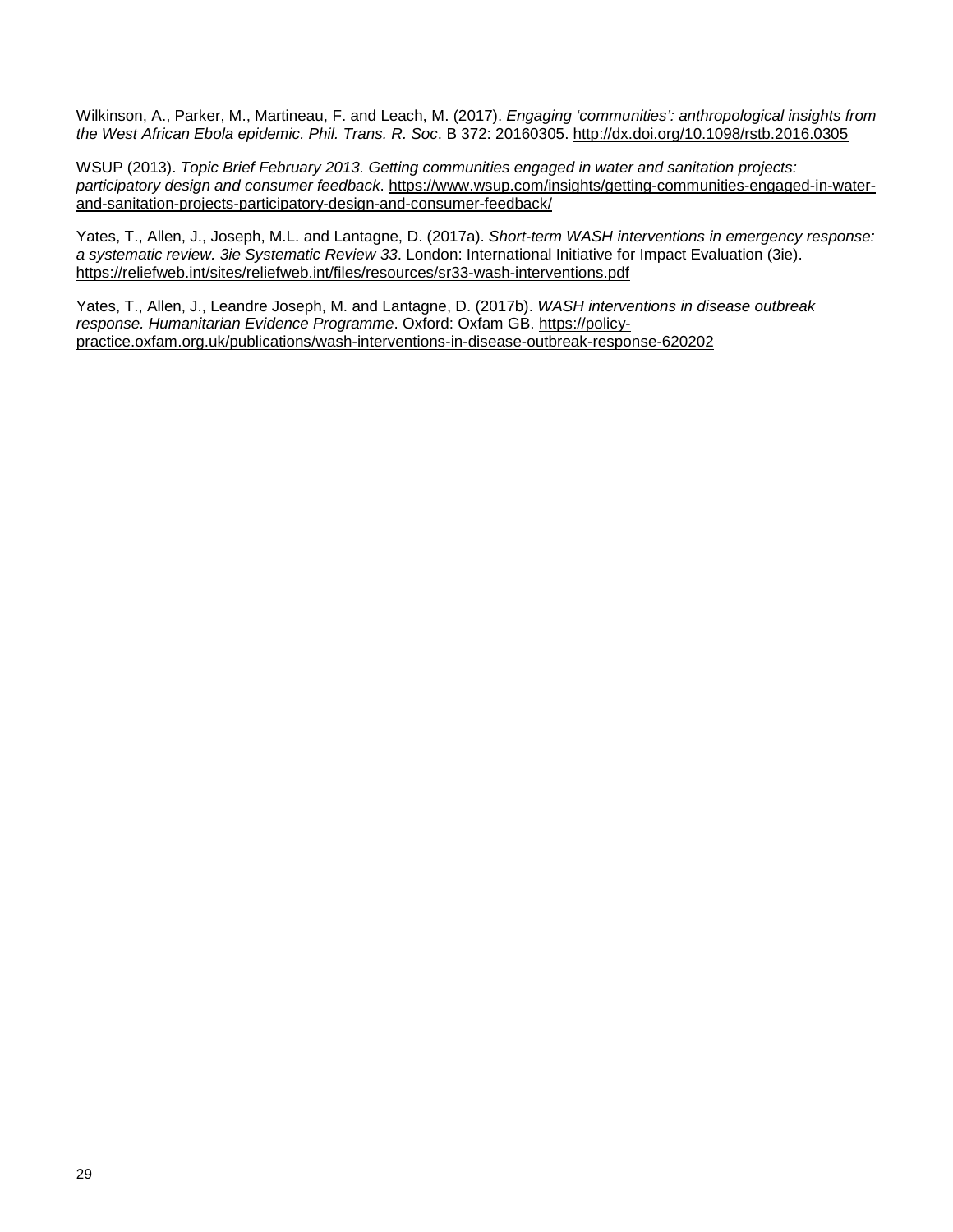## <span id="page-29-0"></span>**NOTES**

1. Some of the academic studies used in this review had carried out extensive literature searches in the WASH field; for example, Yates et al 2017a. reviewed 15,026 studies and evaluations, similarly evenly split between published and grey literature.

2. WHO. [http://www.who.int/water\\_sanitation\\_health/diseases-risks/en/](http://www.who.int/water_sanitation_health/diseases-risks/en/)

3. The Grand Bargain is an agreement between more than 30 of the biggest donors and aid providers, committing them to provide 25 percent of global humanitarian funding to local and national responders by 2020, along with more un-earmarked money, and increased multi-year funding. https://www.agendaforhumanity.org/initiatives/3861 <https://interagencystandingcommittee.org/grand-bargain-hosted-iasc>